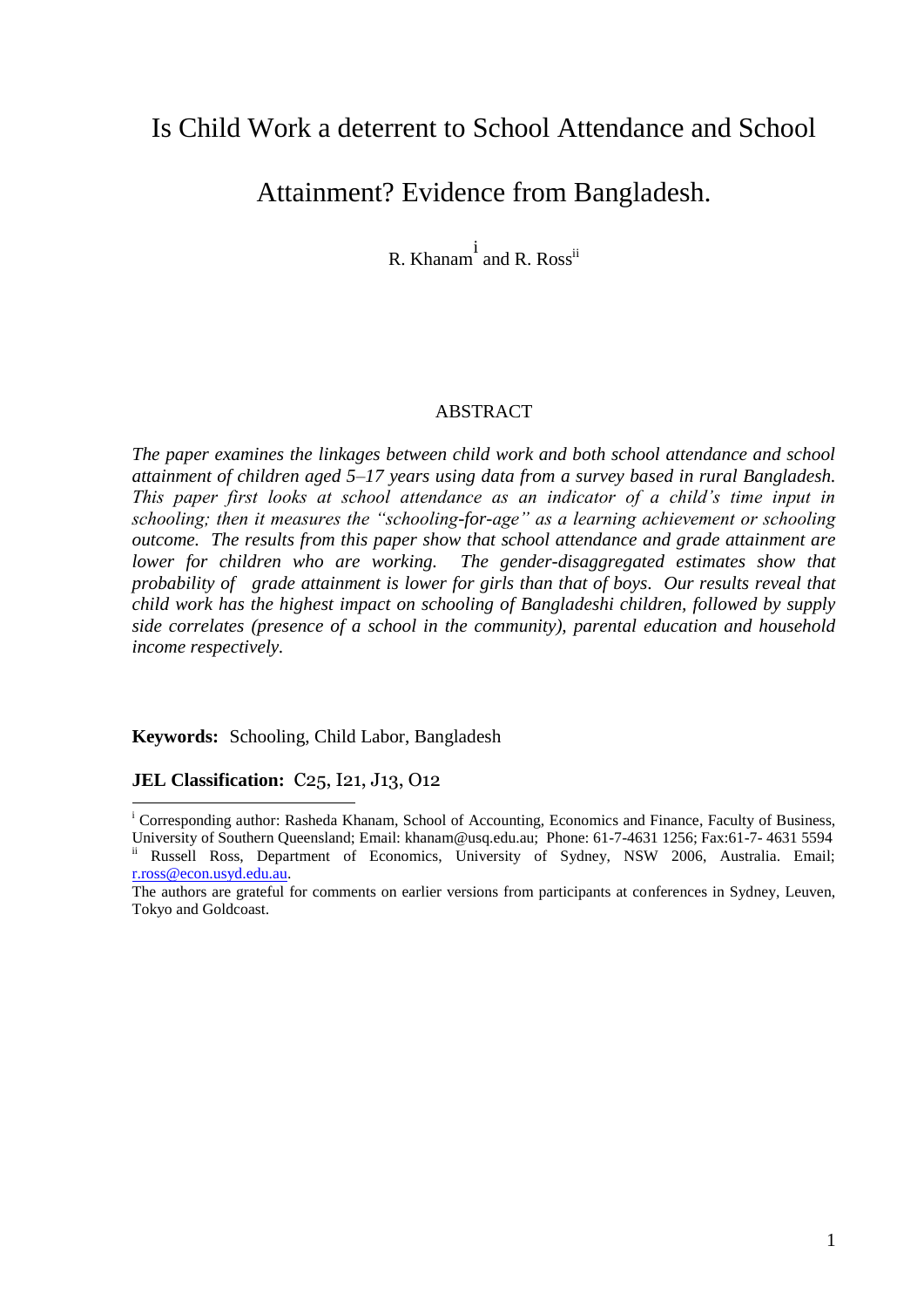# **Introduction**

The attainment of universal primary education has been one of the main policy priorities of its government since Bangladesh gained independence in 1971. Although there has been an upward trend in school enrolment rates in Bangladesh since the 1970s, the enrolment rate is still relatively low in Bangladesh compared to many other low-income countries. This has serious implications for the economy, particularly as the illiteracy rate will remain high until universal education is attained. The labor force participation of young children (hereafter referred to as "child labor") is believed to be the main reasons for the low education participation. The most recent evidence from the Bangladeshi National Child Labor Survey 2002–2003, indicates that the labor force participation rate of children aged 5–14 was about 14 per cent. This is a strikingly high rate compared to other countries in the region (for example, India and Pakistan).

In developing countries, children are often expected to make significant economic contributions to their families through their labor market activities, especially in rural areas. Therefore, the opportunity cost of school attendance is expected to be substantial to the parents in rural areas. This suggests that the return associated with time spent at school might not justify the loss of a child"s economic contribution in a rural setting. In this case, parents may be reluctant to send a child to school. It is also argued that there is a trade-off between child labor (current income) and accumulation of human capital through education. Putting a child in productive activities may increase current income but will seriously undermine his/her human capital development. Therefore, the failure of parents to internalize the tradeoff between current child labor and future earnings ability will result in a continued high incidence of child labor. In addition, child labor will impede school attendance and the quality of learning achievements of children.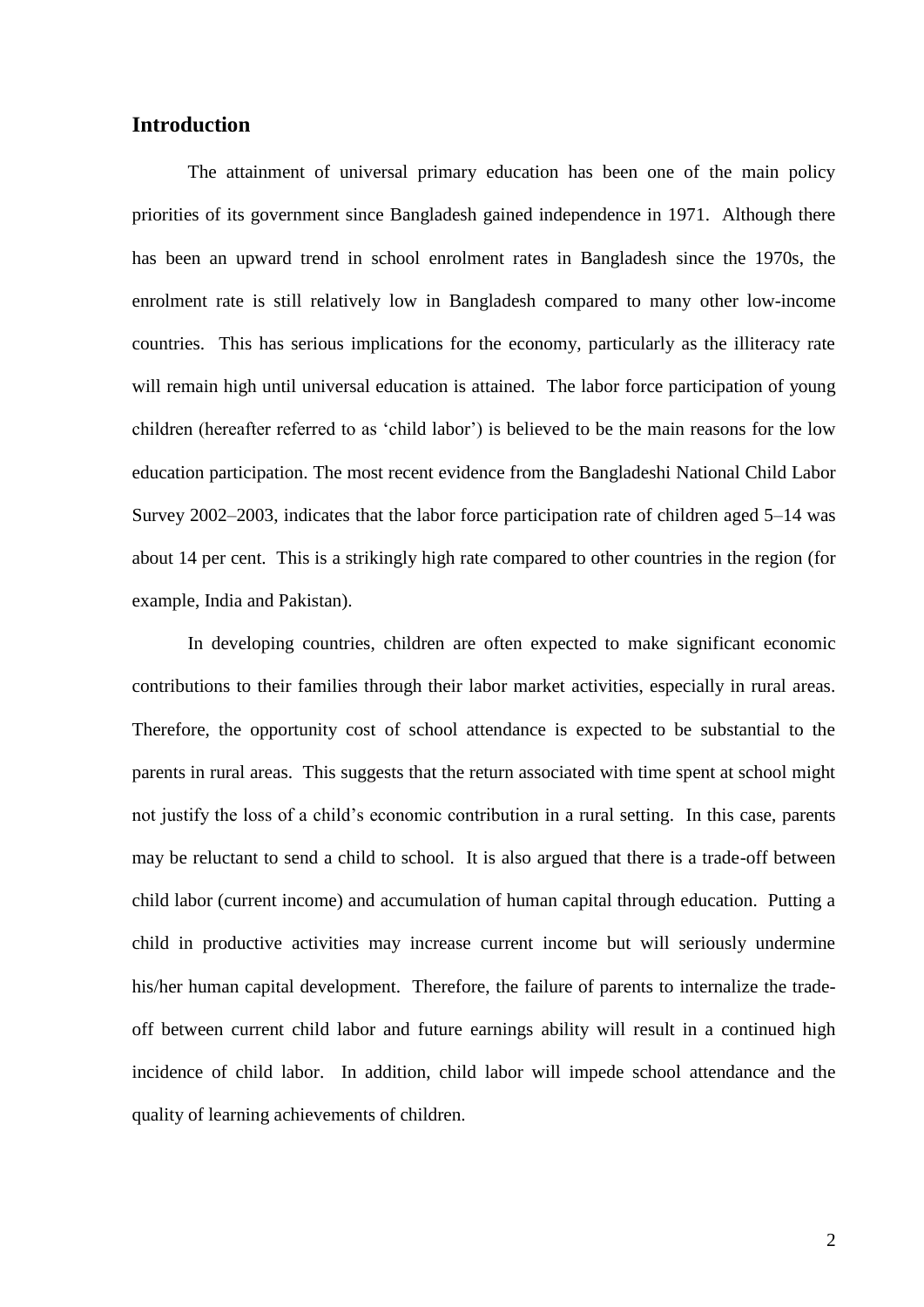The main focus of this paper is to examine the linkages between child work, school attendance and school attainment of children aged 5–17 years using survey data from rural Bangladesh. This paper contributes to the limited empirical literature that has explored the impact of child work on schooling on Bangladesh in two ways. First, the inclusion of several important variables excluded in previous studies on child labor and schooling. In particular, supply side variables on schooling (such as presence of a primary and/or secondary school) that have been ignored by the previous literature on Bangladesh (see for example, Amin, Quayes, and Rives 2006; Maitra 2003). Omitting these factors is likely to lead to biased results; including these factors allows the extent of any bias to be estimated. The second point of departure of this study from existing evidence is that unpaid work, such as household work and agricultural work, is taken into account and the impacts on a child's school attendance and school attainment are directly estimated. The results show that child work is the single most significant variable in terms of the impact on schooling of Bangladeshi children, followed by supply side correlates (presence of a school in the community), parental education and household income respectively. The results reported here confirm previous research that the presence of a school in the community has a stronger effect on school outcomes compared to factors such as household income and parental education.

The structure of the paper is as follows. The next section presents a brief overview of the literature. This is followed by a discussion of the data set, including some estimation problems, and then the main results are presented.

## **Literature Review**

The literature that has examined the association between child labor and schooling in Bangladesh is very limited. Using the 1995-96 Household Expenditure Survey of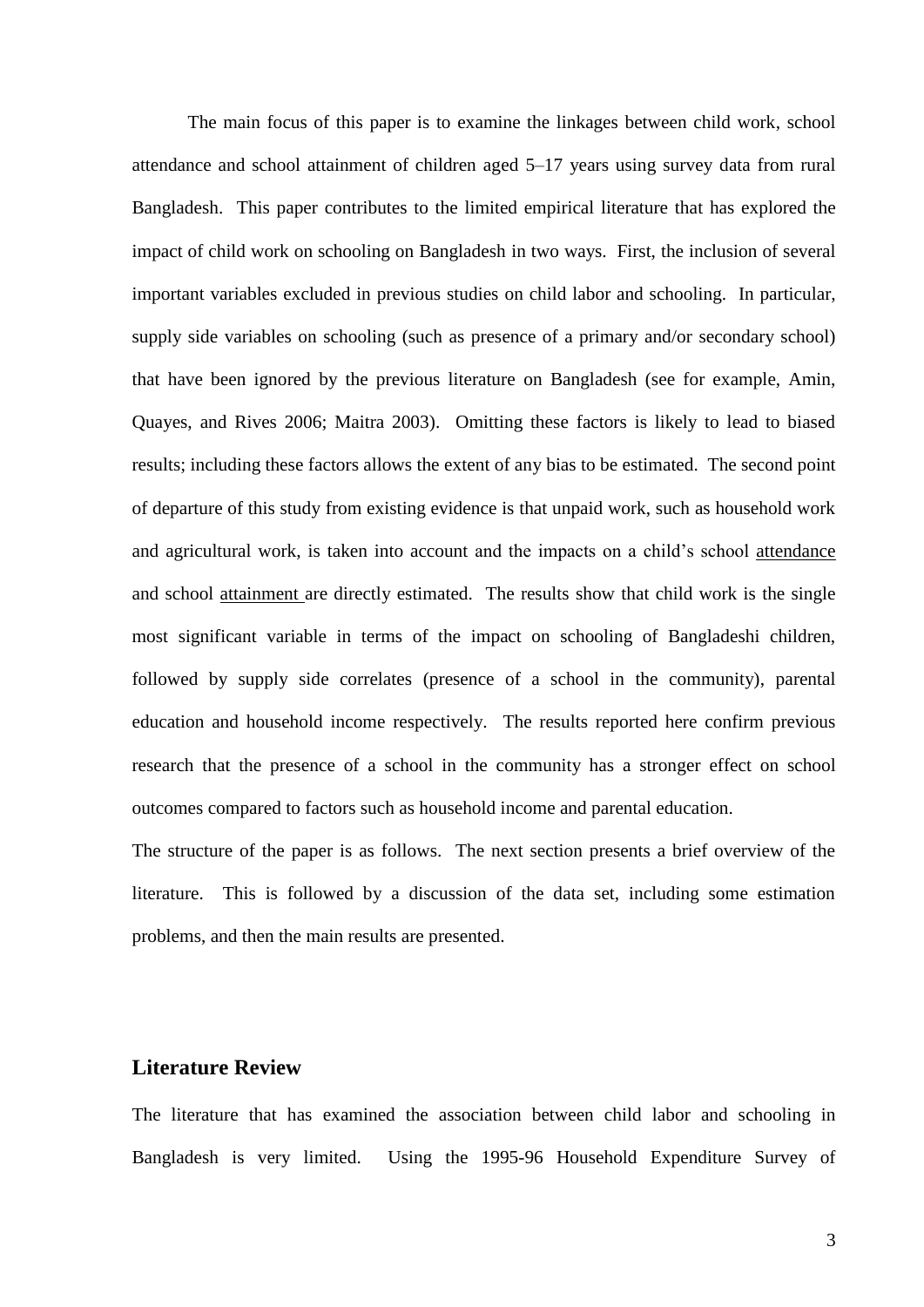Bangladesh, Ravallion and Wodon (2000) examined the effectiveness of a targeted enrolment subsidy (Food-For-Education Program) to increase school attendance and to reduce child labor in rural Bangladesh. Arends-Kuenning and Amin (2004) evaluated school incentive programs in two Bangladeshi villages. They found that school incentive programs increased school attendance for children and reduced time spent on work activities. Using a regional survey, the 1996-1997 Micronutrient and Gender Study in Bangladesh, Khanam (2008) estimated the determinants of schooling and working, combining schooling and work, or doing neither for Bangladeshi children. Amin et al's (2006) study was the first that examined the linkage between child labor and schooling in Bangladesh. However, they did not control for the supply side variables/cost of schooling which are assumed to be important factors for schooling outcome. Therefore, the association between child labor and schooling found by Amin et al is anticipated to be upward biased due to the omission of supply side correlates of schooling.

Previous studies of the consequences of child labor on schooling in developing countries have paid attention to the impact of child labor on school attendance or enrolments ignoring school achievements. More recent empirical studies argue that school enrolment or attendance are not ideal measures of the potential negative effects of child labor on learning because these are only indicators of the time input into schooling, not schooling outcomes; see Heady (2003), Gunnarsson et al. (2006) and Rosati and Rossi (2003). For example, Gunnarsson et al (2006) argued from Latin American experience that an employed child may be enrolled at the same time and could even attend school by sacrificing his or her leisure. Child work still has the potential to harm a child"s school outcomes by limiting the time spent on study, or leaving the child too tired to make efficient use of the time in school (Orazem and Gunnarsson 2004). Therefore, it is important to measure school outcomes – such as test scores and/or schooling-for-age - instead of simply measuring a child's time in school (such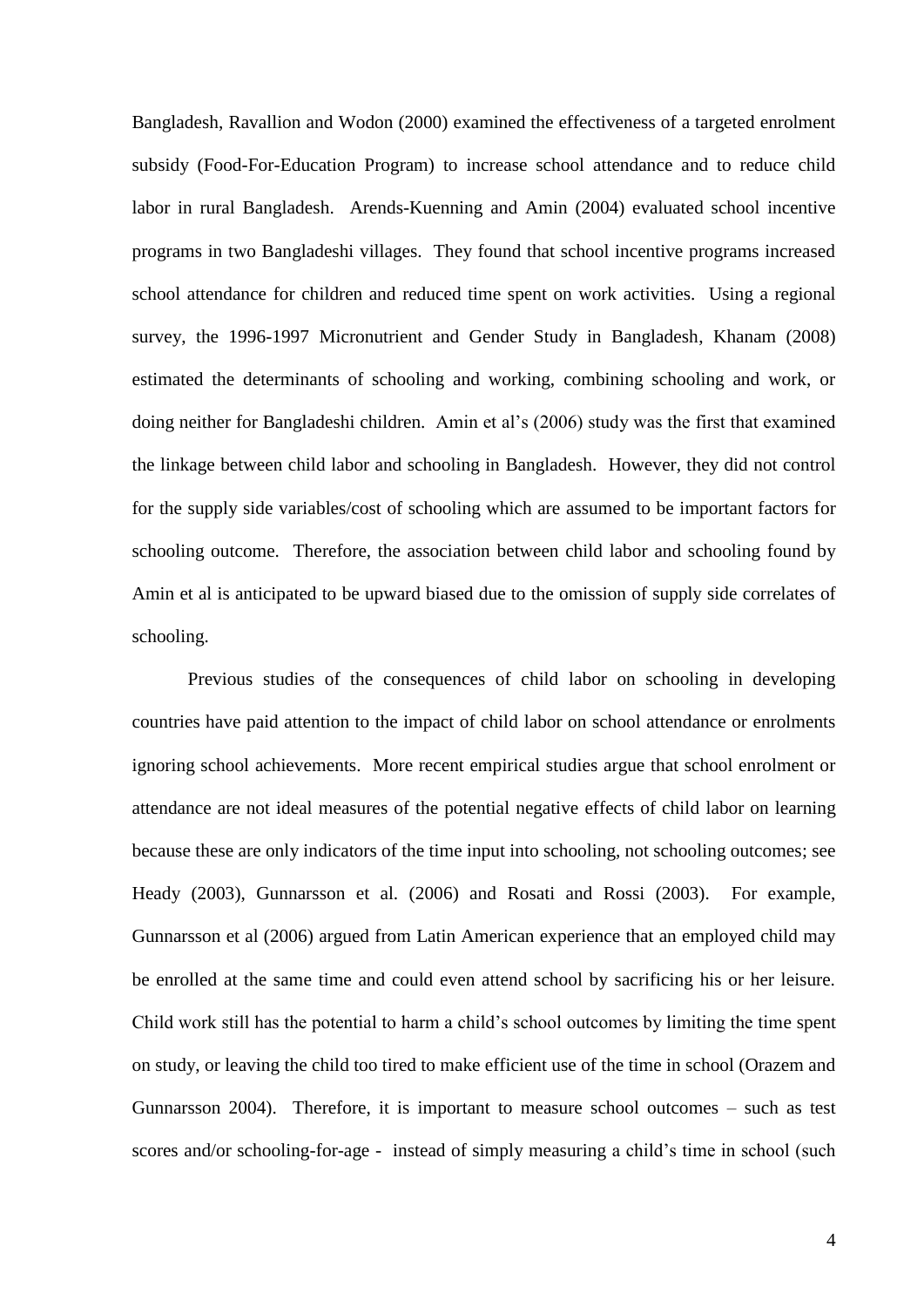as school attendance) to explore the real impact of child work on schooling. In a developing country like Bangladesh, schooling/learning outcome (such as test scores, schooling-for-age) does not always reflect the complete picture of learning achievements; because enrolling all school-aged children in school is still a major development challenge for the Bangladesh government. School attendance is still regarded as an important measure of educational performance in the context of Bangladesh. This paper therefore first looks at school attendance as an indicator of a child"s time input in schooling; then it measures the "schooling-for-age" as a learning achievement or schooling outcome

### **Data and Estimation Issues**

The data set used in this analysis is drawn from an International Food Policy Research Institute (IFPRI) survey The survey, titled "Micronutrient and Gender Study (MNGS) in Bangladesh', collected data in 1996-1997 from three rural regions: Saturia, Mymensingh and Jessore. The MNGS sampled a total of 957 households from 47 villages and collected data on 5,541 individuals residing in the sample households. It provided economic, demographic, agricultural, and gender information. The survey also contained information about the schooling, and employment status of each child in the household.

The survey was a four round survey. However, the present analysis restricts the sample only to the children of the first round of the survey. This is necessary because in Rounds Two to Four no demographic or household composition data was collected on these children. The present analysis is based on data for children aged 5–17 years living in rural households in which the mother and father are both present. There are 1,713 children in this age group, although 95 were discarded as they were in one-parent households, and a further 187 had to be omitted due to missing information on their schooling. These restrictions result in a usable sample size of 1,441 children.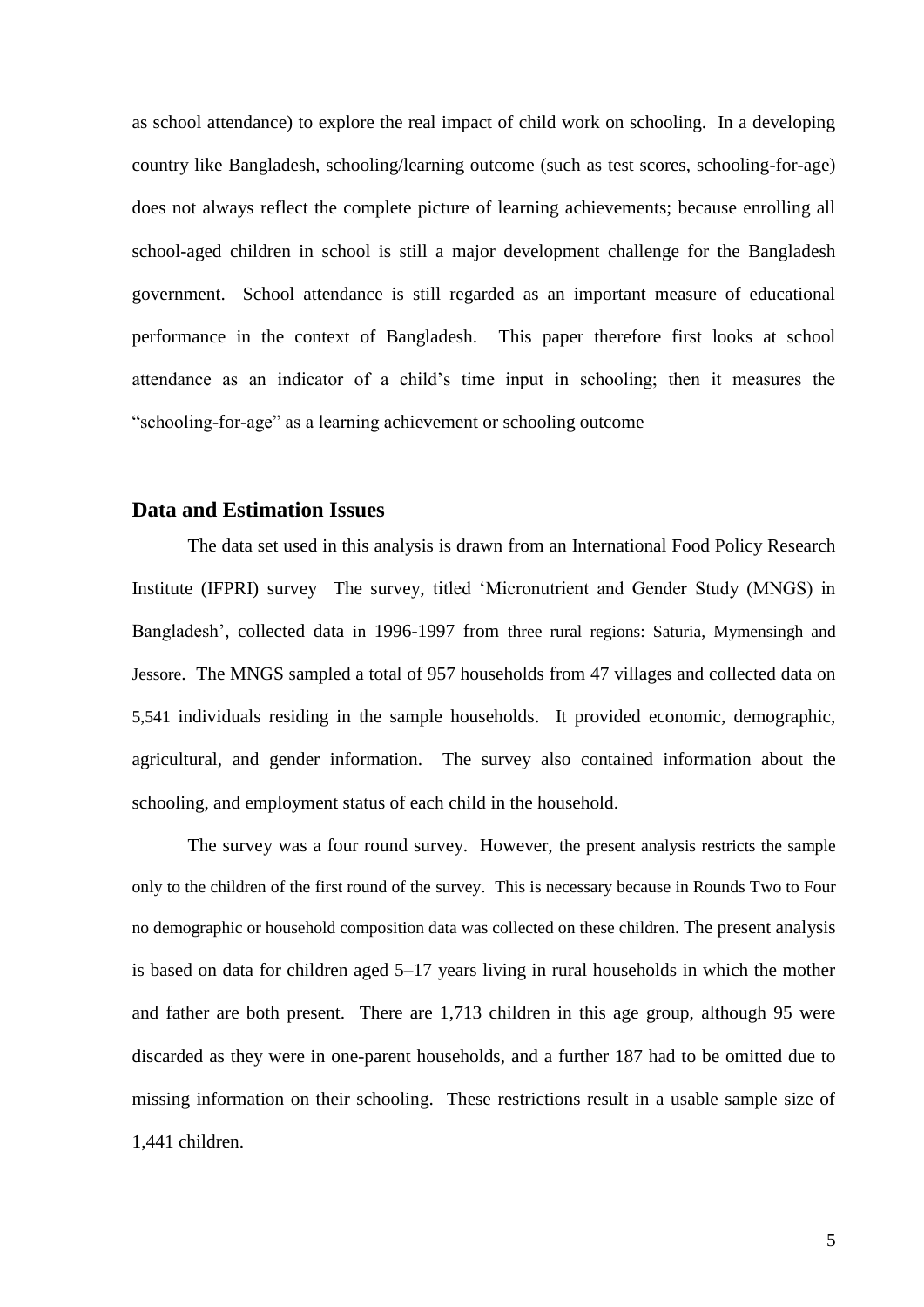This study focuses on two dependent variables: (i) school attendance; (ii) school attainment. School attendance is treated as a dichotomous variable taking the value 1 if the child is reported to be enrolled in school and 0 otherwise. A commonly used measure of school attainment is "schooling-for-age" (SAGE). This measures schooling attainment relative to age. Patrinos and Psacharopoulos (1997) and Ray and Lancaster (2005) used "grade-for-age" or "schooling-for-age" (SAGE) to measure schooling outcome.<sup>1</sup> It is given by

$$
SAGE = (Years of Schooling/(Age-E))^* 100
$$
 (1)

where E represents the country-specific usual school entry age. SAGE will therefore take values in the range 100 (indicating attended school for the maximum number of years possible to date) to 0 (i.e. never attended school). A score of less than 100 indicates that the child is "falling behind" in their education. Consequently, all those with a score under 100 are considered as having below normal progress in the school system. Following Patrinos and Psacharopoulos (1997) and Ray and Lancaster (2005), SAGE is converted to a dichotomous variable that takes the value 1 if a child has below normal progress (that is,  $SAGE < 100$ ), i.e. is falling behind in the schooling system, and 0 otherwise.

The formula for SAGE presented in (1) above highlights several issues when using data on very young children. For children who are in their first year of schooling, a strict interpretation of SAGE will give an infinite value since the denominator is zero (since Age –  $E = 0$ ). Further, if a child starts school before they reach the minimum age, then SAGE potentially can be greater than 100. Therefore, we restrict our sample to children aged 7-17 for SAGE specifications.

1

<sup>&</sup>lt;sup>1</sup> Illahi (2000), Psacharopoulos and Yang (1991), Patrinos and Psacharopoulos (1995) also used grade-for-age for schooling attainment.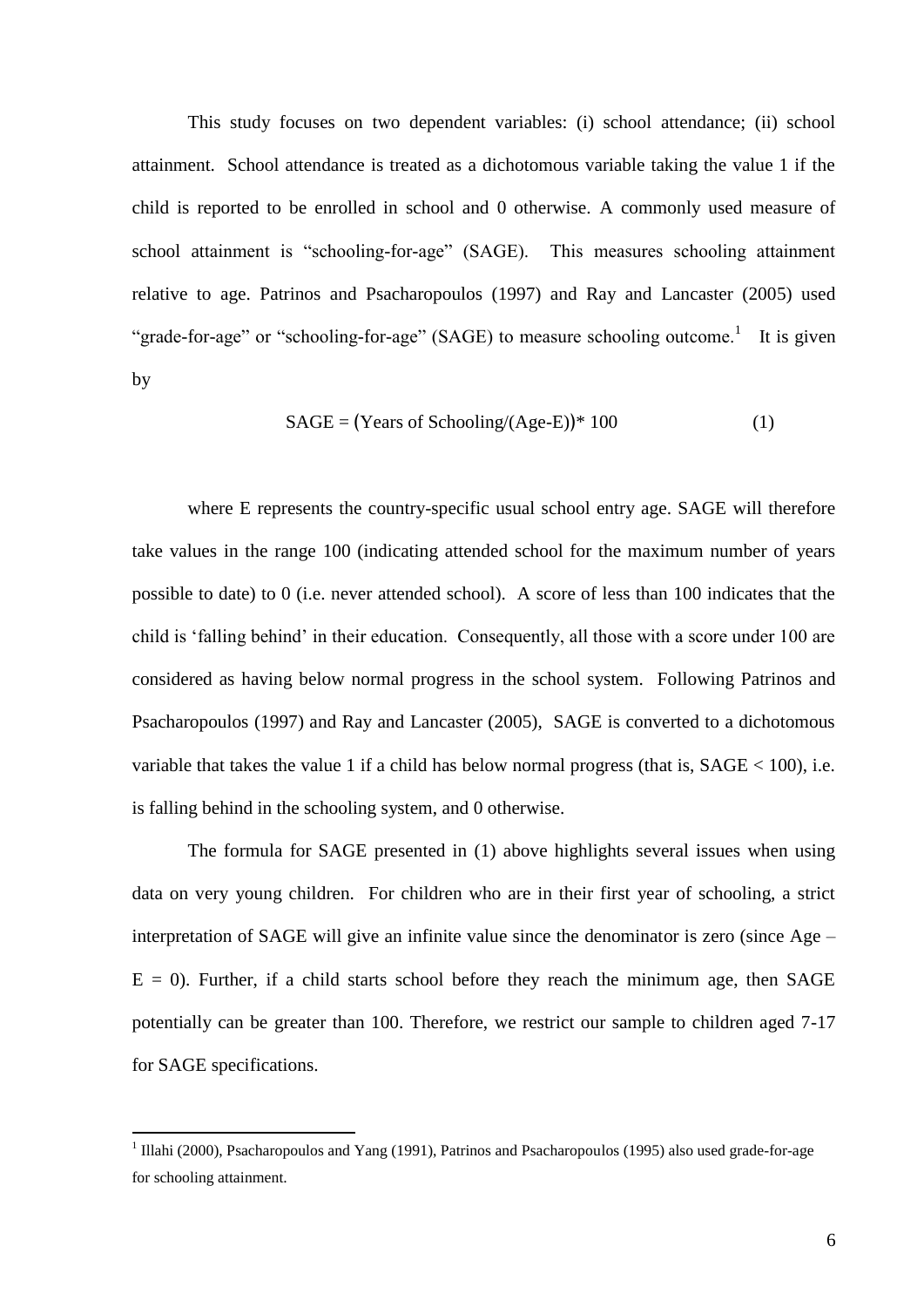Both of the dependent variables of interest are measured by the logistic estimation procedure. The model is of the following form.

The model expresses the probability (*P*) of a child being enrolled in school/falling behind in grade attainment as a function of a set of regressors as

$$
P_j = \frac{1}{1 + e^{-\sum \beta_i x_i}}\tag{2}
$$

Where 'j' is either 'enrolled in school' or 'falling behind'. The set of regressors cover a range of child-specific, parental, household and community characteristics. The coefficients are partial derivatives that indicate the direction of change in the probability of enrolment (or falling behind in grade attainment) relative to a unit increase in the independent variable. The magnitude of the marginal effect is

$$
\frac{\delta P_j}{\partial X_i} = \beta_i P_j (1 - P_j)
$$
\n(3)

where  $P_j$  refers to the dependent variable probability of the event,  $X_i$  to the i<sup>th</sup> independent variable and  $\beta_i$  to the logit coefficient for that variable.

## *The Issue of Endogeneity of Child Work*

Child work and school attendance might be jointly determined outcomes of the child"s time allocation process. If, so, treating child work as exogenous could result in biased estimates. However, child labour has been treated as both exogenous (see for example, Patrinos and Psacharopoulas (1997), Psacharopolos (1997), Sánchez et al. (2003), Heady (2003) and Amin et al (2006) and endogenous in previous studies. A small number of studies (among them are Bhalotra, 1999, Gunnarson et al. 2003,; Ray and Lancaster 2003, 2005) have tried to control for endogenous child labor, mainly because of unavailability of valid instruments in their data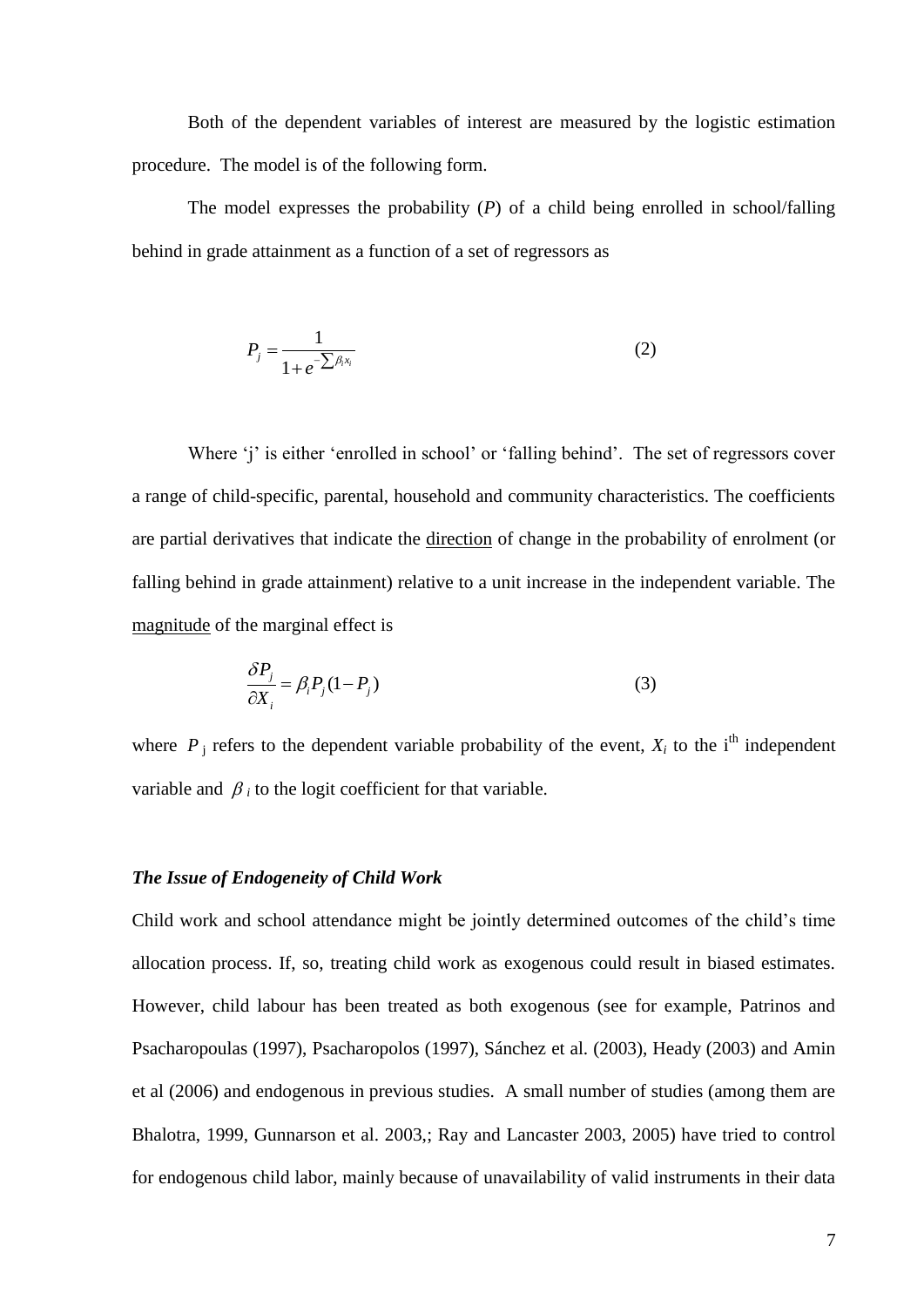set. To obtain unbiased estimates of the coefficients, there needs to be a valid instrument for child labor that affects child labor without directly affecting schooling. According to Ray and Lancaster (2003, p. 23) "such variables are difficult to think of, let alone find, in the data set". One valid instrument is the child"s own current wage rate as this affects the probability of child labor but not the child"s current schooling. Unfortunately, data on child wage rates is unavailable in the vast majority of studies, and in those where it is reported it is only available for those children actually working. The studies that have tried to control for endogeneity of child labor have relied on some strong and rather arbitrary identification restrictions, such as community agricultural wages (Bhalotra (1999) and cross-country variations in the legal system affecting child labor (Gunnarson et al. 2004). Ray and Lancaster (2005) used household"s income status and its portfolio of assets and community facilities such as radio, telephone, and access to water and electricity as instruments. However, none of these studies has tested the validity of instruments used in their studies. Therefore, the validity of these instruments is not beyond question. This present study does not try to test for endogeneity of child work because of such doubts about this validity, and, pragmatically, because in the data set analyzed there is no valid instrument that will affect child labor without directly affecting schooling. We caution our readers about the potential endogeneity of our results if child labor is actually the results of poor academic performance in the school.

#### **Choice of Variables**

Table 1 presents the definitions and descriptive statistics of the explanatory variables used in the estimation. The log of household per capita expenditure is used to proxy household permanent income as suggested and used by Maitra (2003). In contrast to Amin et al (2006) and Maitra (2003) we include supply-side correlates of schooling such as presence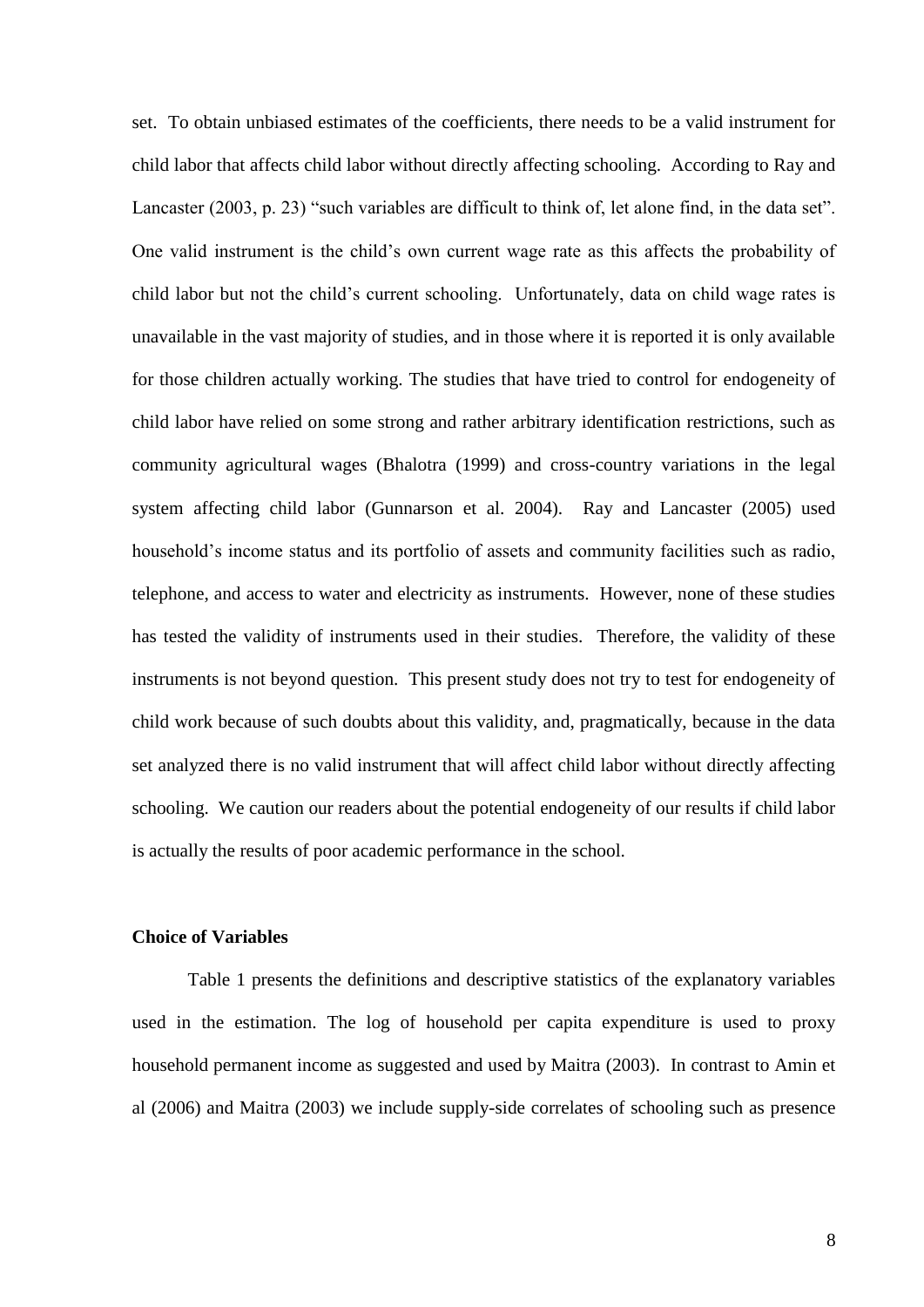of primary (grade 1-5) and secondary (grade 6-10) school in the village to capture the cost of schooling. In the absence of such supply variables of schooling the results might be biased.

To measure child work, this study focuses on only the primary activity of a child. "Work" is a discrete variable that takes the value 1 if the child is reported to be working (work includes housework, agricultural work and non-agricultural work<sup>2</sup>) as his or her primary activity or main activity, and 0 otherwise.

*{{ insert Table 1 here }}*

## **Results**

1

The final sample is stratified by gender, and separate models are estimated for boys and girls. The sample is also stratified into separate demographic groups, and separate estimates are computed for the younger age group, ages 5–11 (ages 7-11 in SAGE equation), and for the older age group, ages 12–17. The motivation behind this disaggregation by age is to look at the differential effect of work on the schooling progress of these two groups. The ILO"s Convention No. 138, Article 7(b) stipulates that only light work may be permitted for children aged 12 or 13 if work does not hamper their school attendance and learning. One of the motivations here is to look at the schooling outcomes of the children ages 12-17 in particular. As the children in this study come from a primarily rural-based household survey, most of the working children in this age group are either engaged in household work or agricultural work, which are presumably light work. Two additional models are estimated in order to see the association between different types of child work, for example, household work, agricultural work, and non-agricultural work and schooling of children: one for all

<sup>2</sup> Non-agricultural work: all income-generating activities, except agricultural work and housework, are included, as well as service, business, self-employment and permanent labour.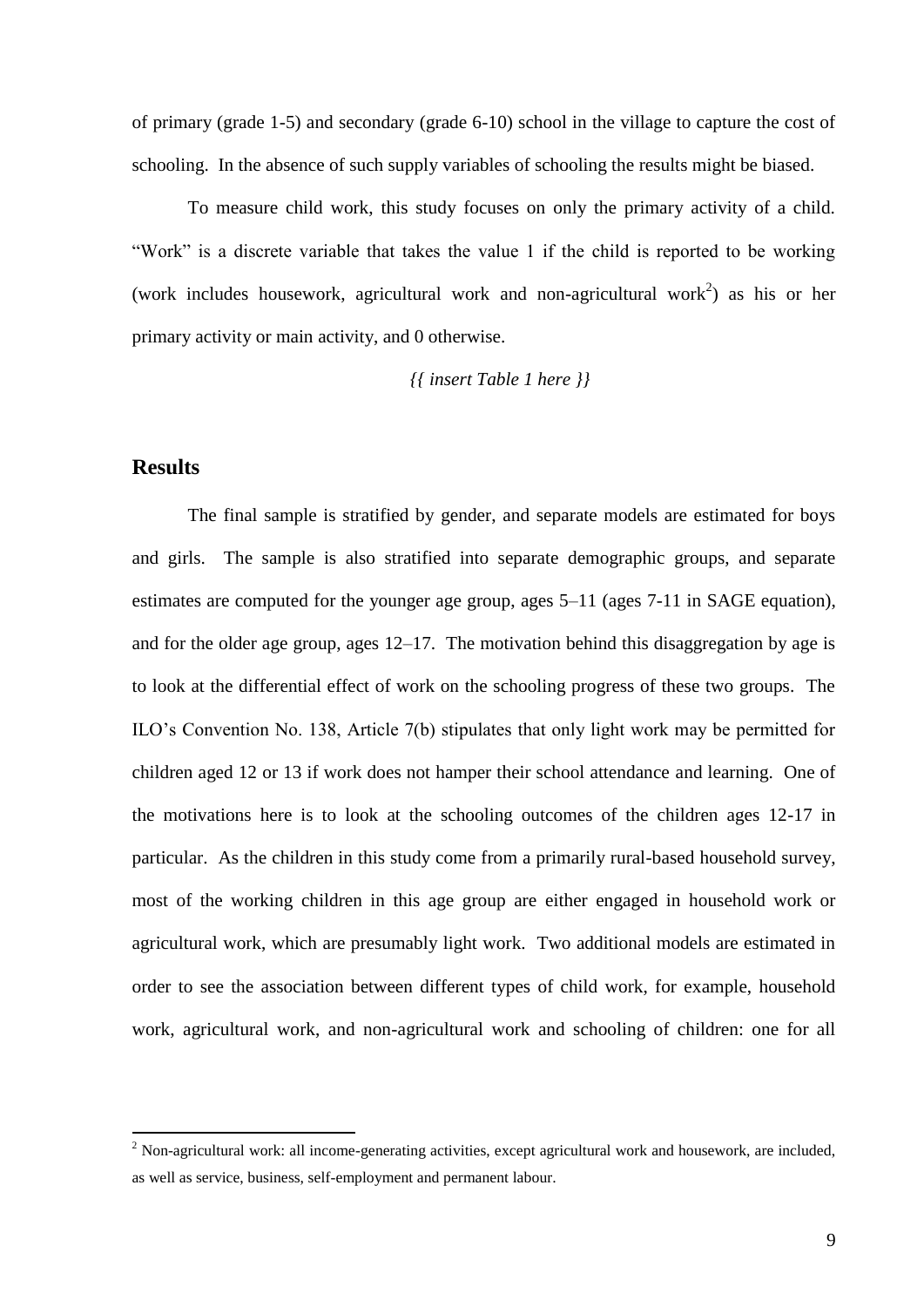children and the other for the children ages 12-17. The estimated results are reported in Table 6.

#### *School Attendance*

The results from Table 2 and 3 support the main hypothesis that work is negatively associated with a child"s current school enrolment and schooling progress. Column 3 of Table 2 reveals that relative to a non-working child, a working child is 88 percentage points less likely to be enrolled in school. The gender-disaggregated estimates show that working girls are 75 per cent less likely to be enrolled (Column 7, Table 2); on the other hand, working boys are 88 per cent less likely to be enrolled in school (Column 5, Table 2).

## *{{ insert Tables 2 and 3 about here }}*

Though the main focus of this study is to examine the association between child work and schooling, there are some important results emerging from this study that deserve special attention. For example, being a son/daughter of the household head, age of the child, parents" education, household"s permanent income and presence of a school in the village appear to be significant determinants of school attendance in Bangladesh. Being a child of the household head significantly increases the likelihood of current school attendance with the exception of the younger sample (children aged 5–11).

The estimated coefficients of age are always very significant. The significant and positive coefficients of age indicate that the probability of school attendance/enrolment increases with the age of the child. This is consistent with Maitra's (2003) study on Bangladesh using Matlab Health and Socio-Economic Survey (MHSS). All the estimated coefficients of female variables, in school enrolment equations show positive signs, implying that female children are more likely to be enrolled. The coefficient is, however, statistically significant only in the older children's sample (aged 12–17).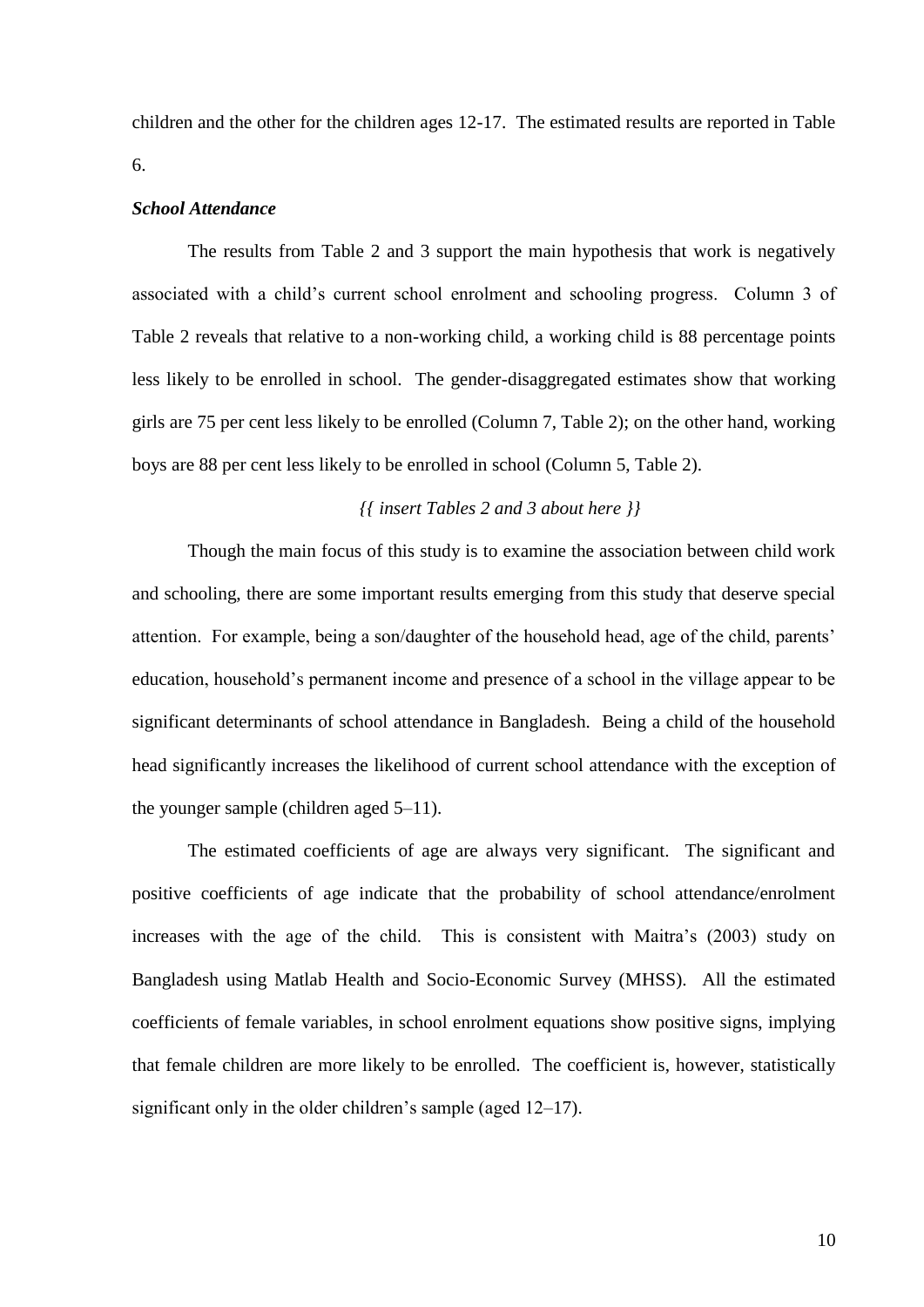The coefficient of household expenditure is always positive indicating a higher probability of enrolment if household"s permanent income increases. The probability of school enrolment increases by 6 percentage points in the combined sample (Table 2, Column 3) and nearly by 5 percentage points in the young sample (ages 5-11) (Table 3, Column 3). The father's education appears to be more important for school enrolment than the mother's education. The marginal effects (Column 3 of Table 2) show that, relative to the reference category (illiterate father), the probability of current school enrolment is higher by 4.0 percentage points if the father can sign only, is higher by almost 6.0 percentage points if the father can sign and read. Surprisingly, mother's education does not appear to have a significant role in the enrolment decision of the children. Mother's education starts to affect child"s schooling after a certain threshold of education. For example, mother education is statistically significant when a mother can read and write, and only for boys and younger children. The estimated coefficients from older children reveal that parents' education has no effect to increase the enrolment probability among older children.<sup>3</sup>

The combined sample shows that relative to the children from farming households, the probability of current school enrolment is lower by 4.7 percentage points for children, whose fathers are day laborers/wage laborers, is lower by 5.8 percentage points, if father's occupation is trade. The similar trend is also observed for younger children (Table 3, Column 3). The boys" sample reveals that the probability of school attendance decreases by 9.1 percentage points for male children, whose father"s occupation is trade. The father"s occupation has no significant effect on the probability of enrolment for girls. Similar to the father's education, the father's occupation also has no impact on the probability of the current school enrolment of older children (aged 12–17). Parental occupation may also reflect their

<u>.</u>

<sup>&</sup>lt;sup>3</sup> If household's permanent income and presence of a school in the village are not controlled for, parental education becomes more significant and the magnitude of the variable also increases in the school enrolment equations. These results are not shown here but can be obtained from the authors on request.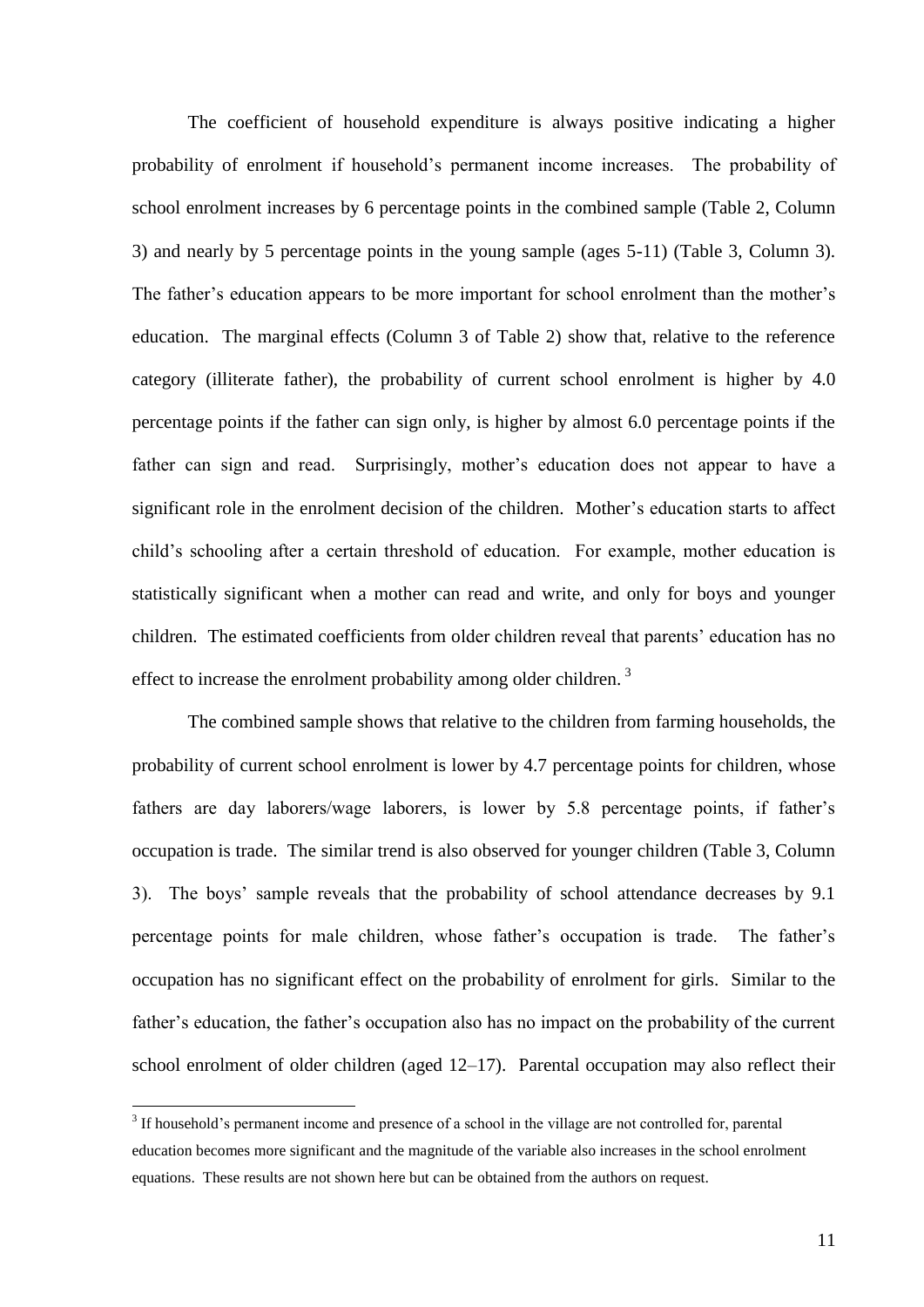earnings potentiality, which can be considered as the income effect in the standard economic tradition. Therefore, day or wage laborers fathers indicate lower income potentiality that deprives children from schooling.

Another important result to emerge from this paper is the availability of schools in the village, which is a good proxy for cost of schooling. Our results show that presence of a primary school in the village increases the probability of school enrolment for girls and younger children (5-11). This is an important policy related finding, which could motivate the policy makers to focus on the availability of primary school as this would increase the enrolments of girls and young children, and also reduce the probability of late enrolment.

There are some other noteworthy results. For example, the estimated coefficients of the number of children aged 5–17 (school-aged children) are always negative for school attendance (with the exception of boys" sample) but insignificant (with the exception of the girls' sample). The girls' sample suggests that an increase in the number of children aged 5– 17 reduces the probability of the enrolment of girls, but that the marginal effect is very negligible.

## *Schooling-for-Age (SAGE)*

The results for SAGE are reported in Tables 4 and 5. The significant and negative coefficients of the "work" variable provide evidence that work has a negative impact on a child"s schooling progress (with the exception of the young sample, children aged 5–11), though the detrimental effect of work is relatively lower on schooling progress than on school attendance. For example, relative to a non-working child, a working child is 28 per cent more likely to fall behind in grade attainment (Table 4 Column 3). The gender specific results demonstrate that work has a more harmful effect on girls' grade attainment than that of boys. The corresponding marginal effects suggest that a working girl is 34 per cent more likely to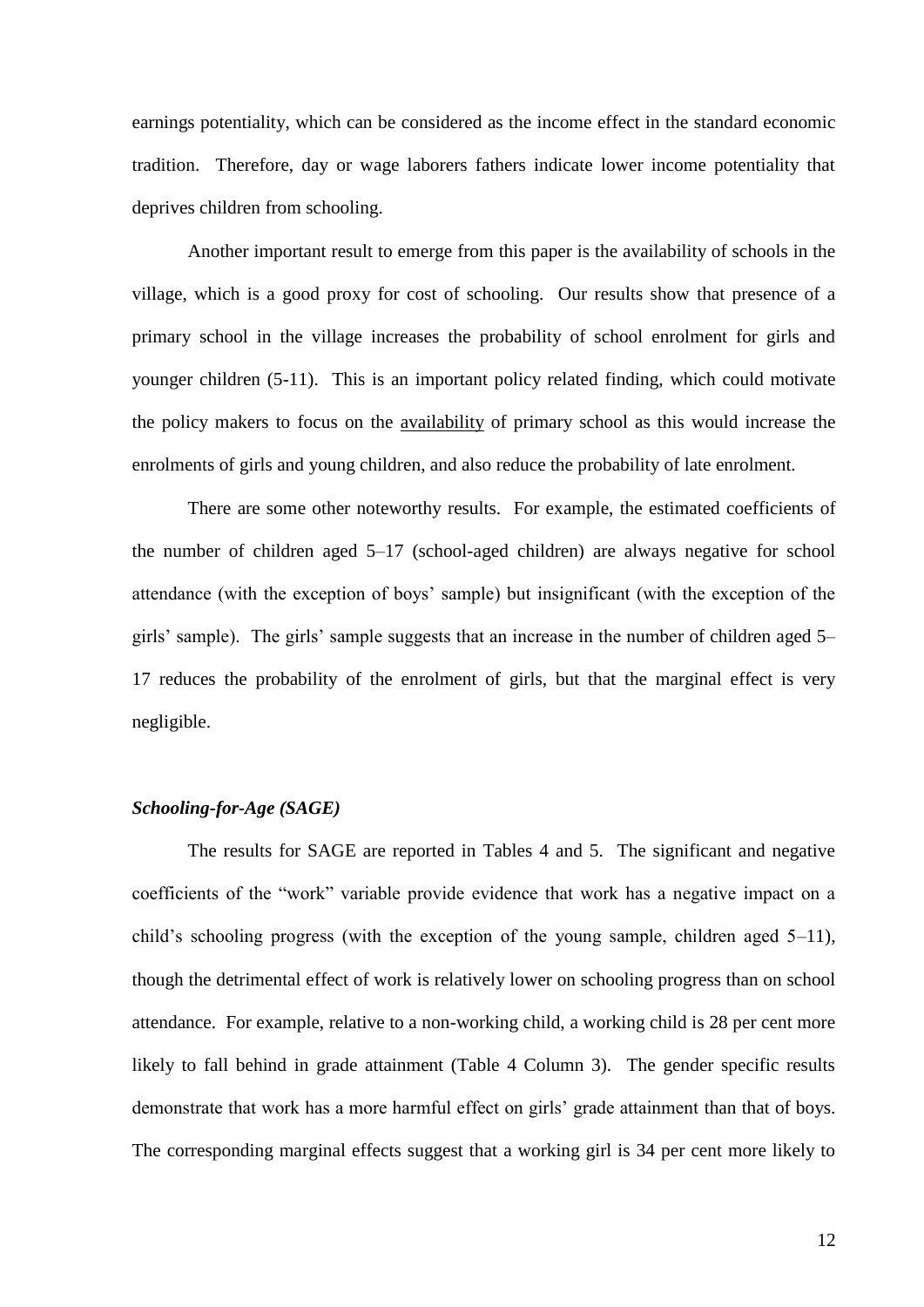fall behind in schooling progress (Table 4, Column 7) while a working boy is 25 per cent more likely to fall behind (Table 4, Column 5).

### *{{ insert Tables 4 and 5 about here }}*

The age-disaggregated sample reveals that older working boys (aged 12–17) are 19 per cent more likely to fall behind in their schooling progress. Unexpectedly, the coefficients of the work indicator variables turn out to be insignificant for younger children (aged 7-11). Although work is negatively associated with school attendance or current enrolment for young children (aged 5–11); if they are enrolled once, surprisingly, work has no effect on their school attainment. There are two possible explanations for this result. Firstly, these children might be enrolled in school in due time; so they were not falling behind in the schooling system. Secondly, young children who are enrolled may be less involved with work than older children; therefore, work does not have any negative effect on their schooling progress.

Results from the combined sample for "schooling-for-age" show that sons and daughters of the household head are 10 per cent less likely to fall behind in their school attendance (Table 4, column 3). Negative and statistically significant coefficients of household expenditure confirm that permanent income of the household is a significant determinant of grade attainment for Bangladeshi children. The corresponding marginal effects of this variable show that boys are 16 percentage points, girls are 29 percentage points, younger children are 14 percentage points, and older children are 20 percentage points less likely to fall behind in the school if there is an increase in the household income. These findings on the importance of the level of household income are consistent with Maitra (2003) and Amin et al (2006).

All models of schooling-for-age confirm that the mother's education has a stronger effect on grade attainment than school attendance. The effect of the mother's education is

13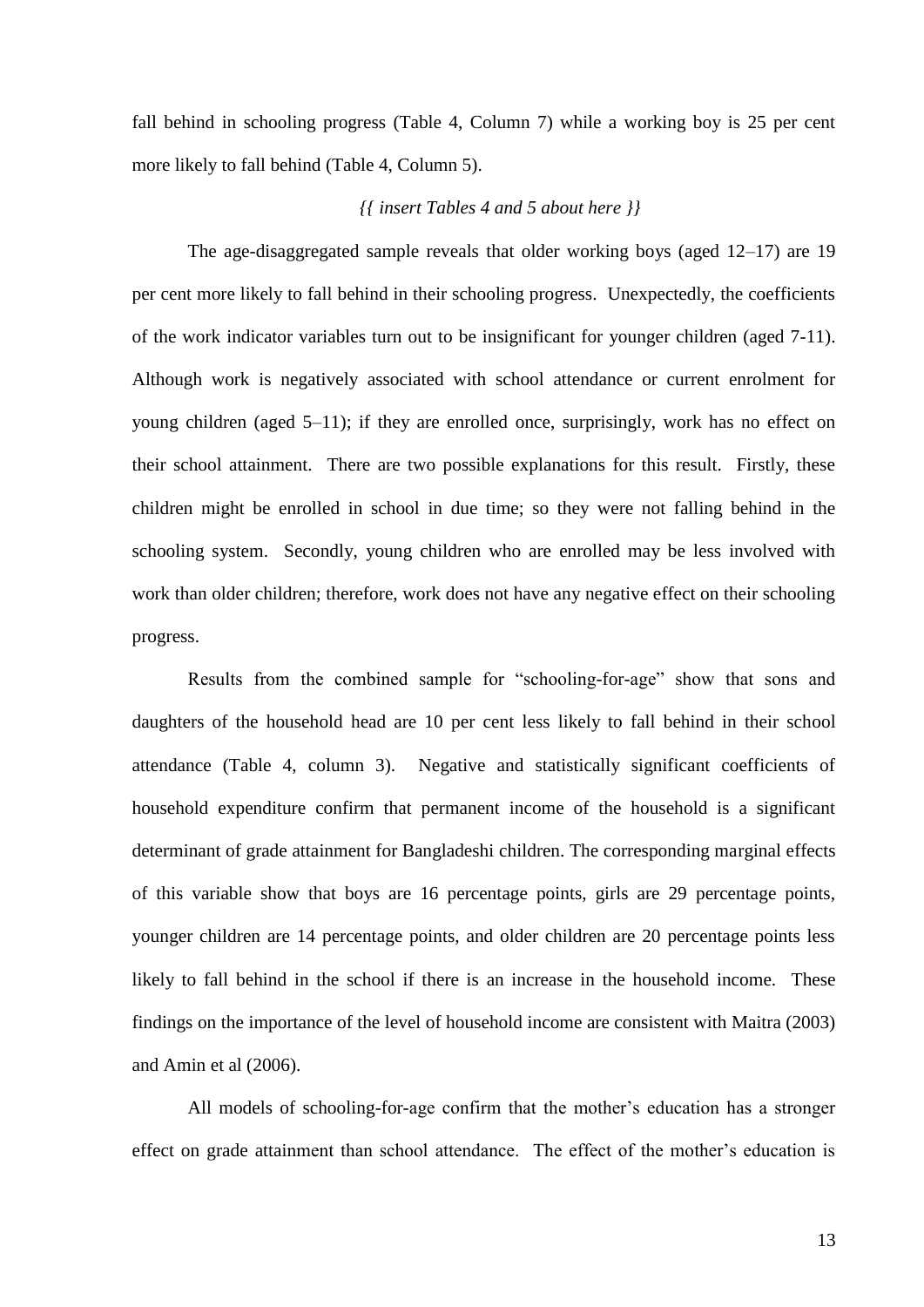higher than that of father. For the entire sample, relative to the reference category of an illiterate father, the probability of falling behind is lower by 9 percentage points for children whose father can sign only, and is lower by 11 percentage points for children whose father can read and write. On the other hand, compared to the baseline category (illiterate mother), the probability of falling behind in grade attainment is lower by 20 percentage points if the mother can read only, is lowered by 21 percentage points if the mother can read and write. Hence it can be concluded that the level of parents' education plays an important role in improving a child"s schooling progress. All these findings about the impact of parental education are consistent with the finding of Ray and Lancaster (2003).

Another important determinant of schooling in Bangladesh is the presence of a secondary (grade 6-10) school in the village. The coefficients on the variables "presence of secondary boys and girls school" and ""presence of secondary girls' school" are always statistically significant in SAGE specifications, indicating a strong effect of a secondary school on grade attainment. For example, presence of a secondary girls' school lowers the probability of falling behind in grade attainment by 41 percentage points for girls". On the other hand, presence of a secondary boys" and girls" school lowers the probability of falling behind in grade attainment for boys and girls by 18 percentage points, for young children by 18 percentage points and for older children by 15 percentage points. These results are very much consistent with the prediction about the cost of schooling.

There are some other results that are noteworthy. For example, the positive sign of the variable "school-aged children (aged 5–17 years)" in all samples indicates that an increase in the number of school-aged children increases the probability of falling behind in grade attainment. The coefficient of school-aged children indicates that an increase in the number of school-aged children will decrease school attainment for girls by 5 percentage points (Table 4, Column 7) and for younger children by 8.4 percentage points (Table 5, Column 3). Maitra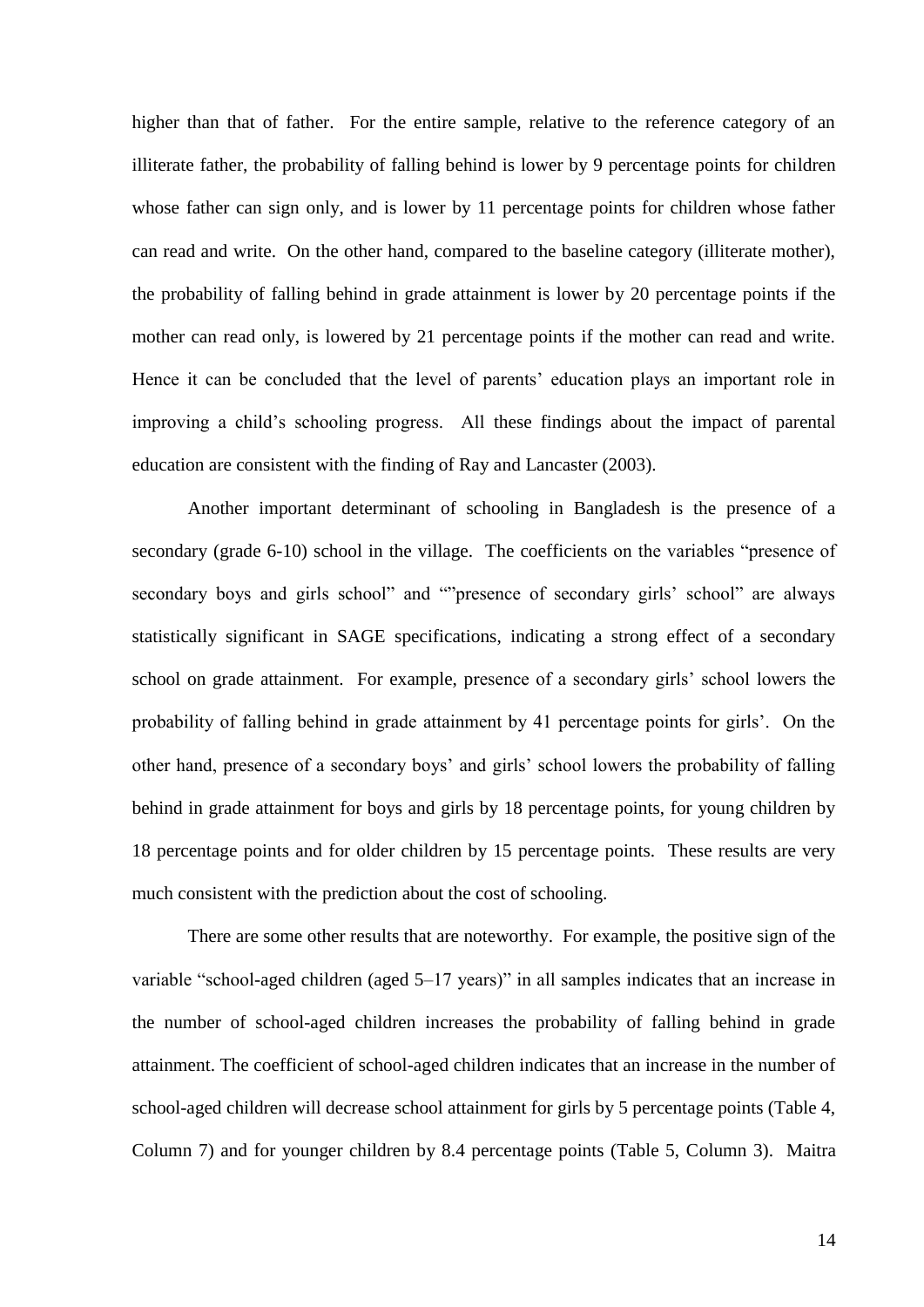(2003) and Amin et al (2006) also found similar results in their studies on Bangladesh. Maitra (2003) found that the probability of current enrolment is significantly lower for the child who has three siblings in the age group 6–17 years compared to a child who has no siblings in this age group. Amin et al (2006) revealed that an increase in the number of children decreases the probability of being continuously in school by about 3 percentage points for older rural boys for market work. This finding may shed light in favour of quantity-quality trade-off and sibling competition effects (Maitra 2003). Further, it is argued that large numbers of schoolaged children demand more resources to be put into their education, which, in turn forces them to be employed in case of parental resource constraints, to make school possible for themselves and for their siblings. This may have a negative impact on their schooling outcome. The gender-disaggregated sample suggests that both school enrolment and school attainment of girls will suffer if there are more school-aged children (aged 5–17). This finding supports the earlier evidence that girls are disadvantaged in large households.

#### *Types of Work*

In this section further disaggregation of the "work" variable by type of work is reported. The "work" variable is disaggregated into household work, agricultural work, non-agricultural work and household work. Two additional models are estimated; one for all children and the other for older children only. The justification of this disaggregation is to identify if any particular activity of a child, for example, housework, has a stronger affect on child"s learning achievements than agricultural or non-agricultural work. The co-efficients on household work, agricultural work and non-agricultural work are shown in Table 6.

### *{{ insert Table 6 about here }}*

The model is estimated for the children aged 12-17 to see whether light work, such as household work, does not hamper schooling of this age group. However, the results indicate a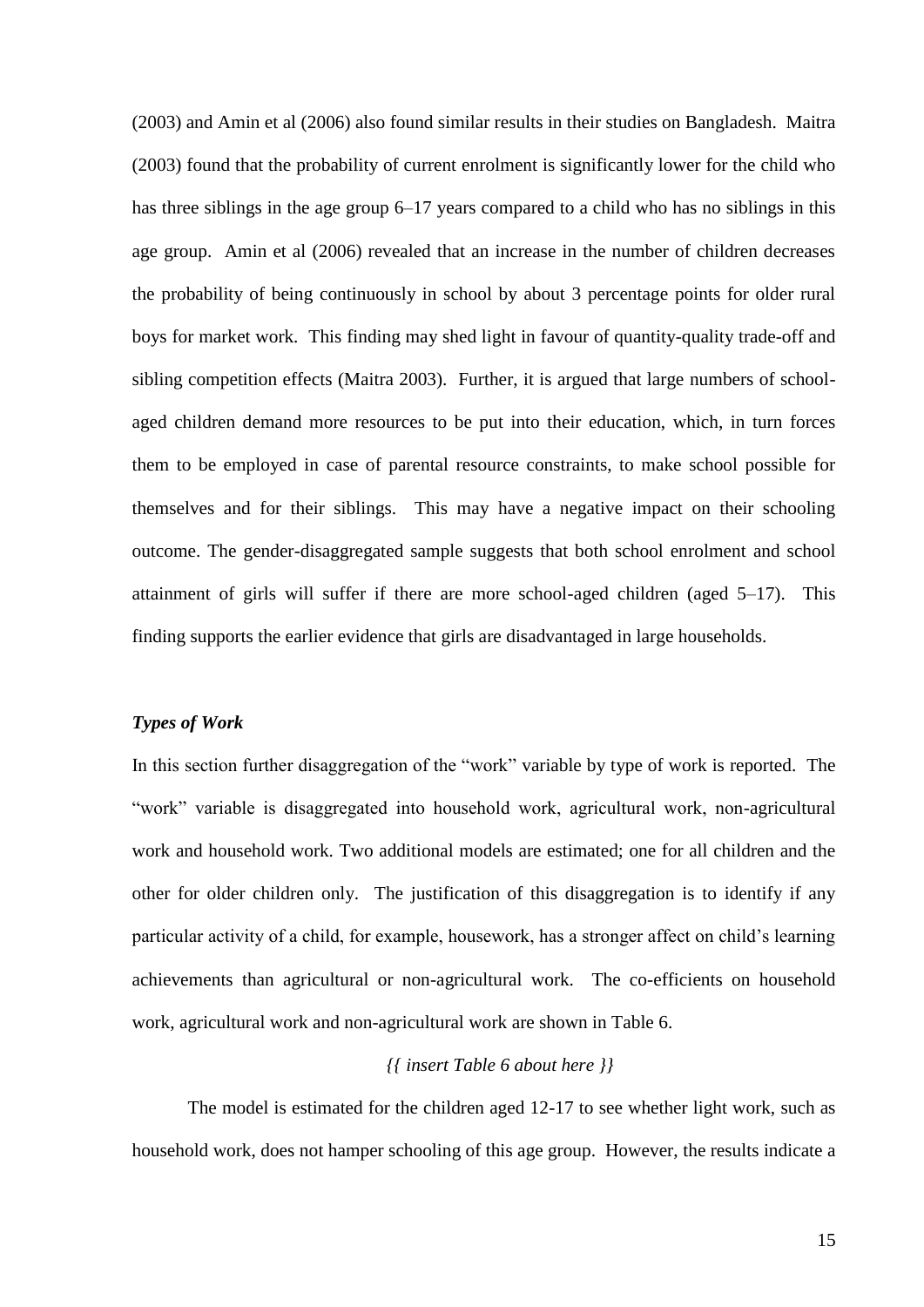negative association between all types of work and schooling of these children. The results further indicate that household work has a stronger negative effect on a child"s schooling outcome compared to agricultural and non-agricultural work. However, gender specific estimates show that housework is harmful for girls while agricultural and non-agricultural work are harmful for boys.  $4$  The schooling outcomes of older children (ages 12-17) are worse compared to non-working children in the same age group even though they are engaged in household work, which is considered as light work for older children. Therefore the results suggest that no matter whether it is light work or not, there is a trade-off between child work and schooling.

# **Conclusions**

This study examines the association between child work and schooling of Bangladeshi children by controlling for a wide variety of variables including parental education, household permanent income, and supply side variables for schooling. The results of this study show that child work adversely affects the child"s schooling, and this is reflected in lower school attendance/enrolment and lower grade attainment. School attendance, however, suffers more compared to grade attainment. The gender-disaggregated estimates indicate that grade attainment is lower for girls than that of boys. Further, although ILO Convention No. 138, Article 7(b) stipulates that light work may be permitted for children aged 12 or 13 if the work does not hamper their school attendance and learning, the findings of this empirical investigation suggest that the schooling progress of the working children of this age group (12–17) is definitely lower compared to non-working children of the same age group.

The results of the present study further reveal that the presence of a primary school in the local village is important for school enrolment, particularly for girls and young children

<sup>&</sup>lt;sup>4</sup> Gender specific estimates are not reported here, however, they can be obtained from the authors.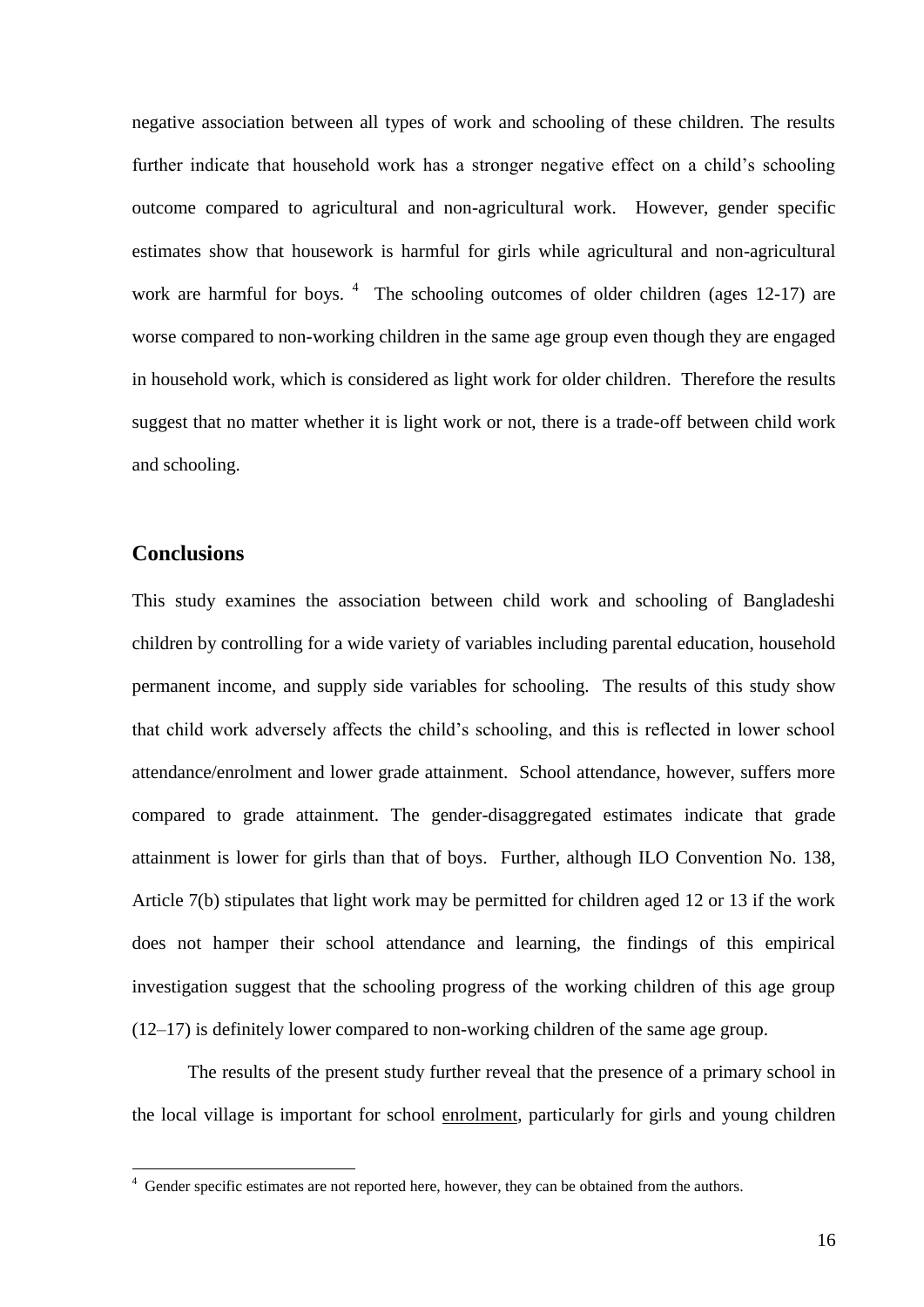whereas presence of a secondary school significantly increases the probability of school attainment. Parental education has a much greater effect on schooling-for-age than school attendance. An increase in household permanent income increases both school attendance and school attainment, with the effect being stronger for grade attainment. Though the entire sample tends to suggest that girls are more likely to be enrolled relative to boys, the statistically significant coefficient of the variable "school-aged children (aged 5–17)" in the gender-disaggregated samples indicates that both the school enrolment and schooling progress of girls will be lower if there are more school-aged children in the household. This result documents a specific gender gap in large households in Bangladesh.

The results of this study provide some important policy implications. Policies targeted at reducing work involvement by children, adult literacy campaign that increase community or social awareness, employment generation schemes that lead to economic prosperity for the household, and increasing supply of secondary school in the community that will reduce the cost of education provide most effective way of increasing schooling outcome in Bangladesh. Although most of the previous literature on the association between child labor and schooling on Bangladesh has ignored the importance of a secondary school, our results reveal that policy makers should focus more on the availability of a secondary school in the community. These policies could work better if combined with cash and/or in-kind transfers (as has been used in initiatives such as the Food-for-Education in Bangladesh and the Progresa in Mexico) to the household, which send their children to school, thus by reducing the need for work by the children. Our results further show that girls are disadvantaged in large family in terms of schooling. Therefore, a family planning campaign could be another option to increase girls' school attainment.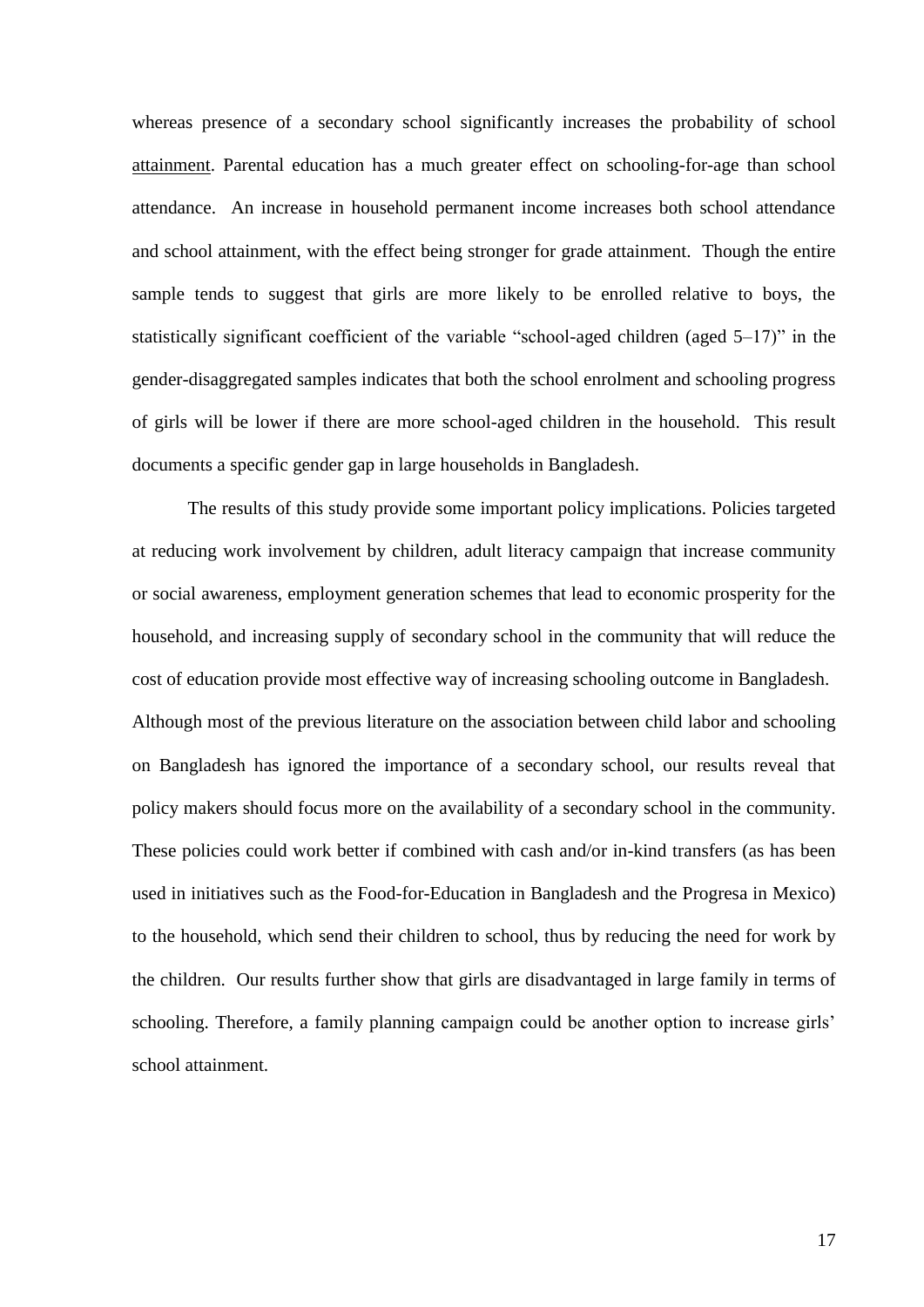#### **References**

- Amin, S., Quayes, M. S. and Rives, J. M. (2006). "Market work and household work as deterrents to schooling in Bangladesh" **World Development,** [34\(7\)](http://www.sciencedirect.com/science?_ob=PublicationURL&_tockey=%23TOC%235946%232006%23999659992%23627796%23FLA%23&_cdi=5946&_pubType=J&view=c&_auth=y&_acct=C000052720&_version=1&_urlVersion=0&_userid=1472215&md5=f2fe329cd0fb9853e772f10da28a98c7):1271-1286.
- Arends\_Kuenning, M., and Amin, S. (2004). School Incentive Programs and Children"s Activities: The Case of Bangladesh, **Comparative Education Review,** 48(3) 295-317.

Bhalotra, S. (1999) **Is Child Work Necessary?** mimeo, Cambridge University.

- Gunnarsson, V., Orazem, P. F. and Sedlacek, G. (2003) Changing Patterns of Child Labor Around the World Since 1950: the Role of Poverty, Parental Literacy and Agriculture, in P. F. Orazem and G. Sedlacek (eds.) **Eradicating Child Labor in Latin America in the 90s: The Promise of Demand Side Interventions**, (Washington, D.C., World Bank and IDB).
- Gunnarsson, V., Orazem, P. F. and Sánchez, M. (2006) **Child Labor and School Achievement in Latin America**, The World Bank Economic Review, 20(1),pp.31-54.
- Heady, C. (2003) The Effect of Child Labor on Learning Achievement, **World Development***,* 31(2), pp. 385–398.
- Maitra, P. (2003) Schooling and Educational Attainment: Evidence from Bangladesh, **Education Economics**, 11(2), pp.129–153.
- Orazem, P. and Gunnarsson, L. V. (2004) **Child Labour, School Attendance and Performance: A Review**, Working Paper #04001, Department of Economics, Iowa State University.
- Patrinos, H. A. and Psacharapoulas, G. (1995) Educational Performance and Child Labor in Paraguay, **International Journal of Educational Development***,* 15(1), pp.47–60.
- Patrinos, H. A. and Psacharopoulos, G. (1997) Family Size, Schooling and Child Labor in Peru – An Empirical Analysis, **Journal of Population Economics***,* 10(4), pp.387–405.
- Psacharopolus, G. (1997) Child Labor Versus Educational Attainment: Some Evidence from Latin America, **Journal of Population Economics***,* 10(4), pp.377–386.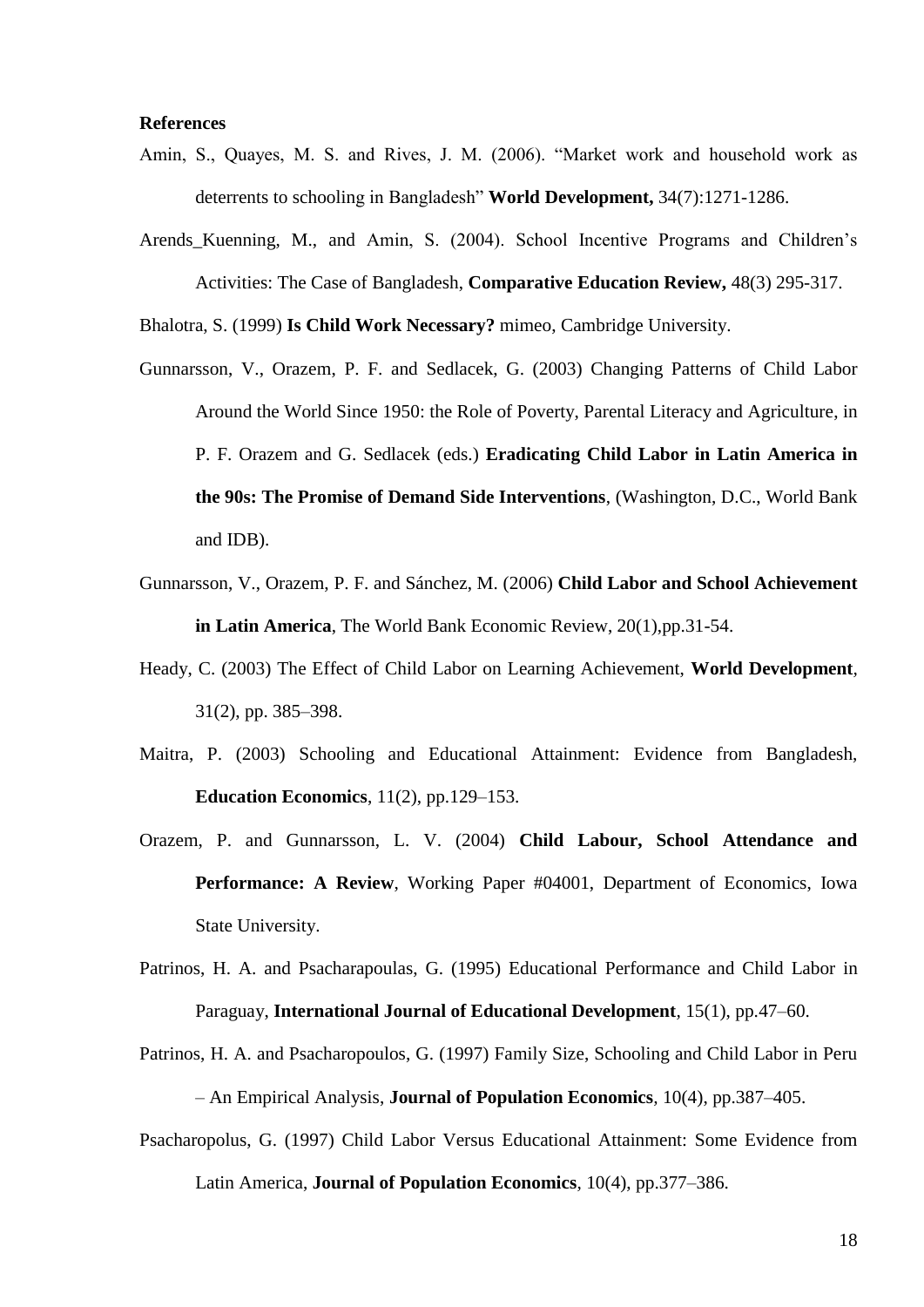- Psacharopoulos, G and Yang, H. (1991) Educational attainment Among Venezuelan Youth: An Analysis of its Determinants, **International Journal of Educational Development**, 11(4), pp.289-294.
- Ravallion, M. and Wodon, Q. (2000) Does Child Labor Displace Schooling? Evidence on Behavioral Responses to an Enrolment Subsidy, **Economic Journal***,* 110(462), pp.C158–C175.
- Ray, R. and Lancaster, G. (2003) **Does Child Labour Affect School Attendance and School Performance? Multi Country Evidence on SIMPOC Data**, Discussion Paper #2003- 04 , School of Economics, University of Tasmania.
- Ray, R. and Lancaster, G. (2005) The impacts of Children"s Work on Schooling: Multi Country Evidence, International Labour Review, 144(2), pp. 189-210.
- Rosati, F. C. and Rossi, M. (2003) Children's Working Hours and School Enrollment: Evidence from Pakistan and Nicaragua, **The World Bank Economic Review**, 17, pp.283-295.
- Sánchez, M. A., Orazem, P. F. and Gunnarsson, V. (2003) The Effect of Child Labor on Mathematics and Language Achievement in Latin America, in P. F. Orazem and G. Sedlacek (eds.) **Eradicating Child Labor in Latin America in the 90s: The Promise of Demand Side Interventions**, (Washington, D.C., World Bank and IDB).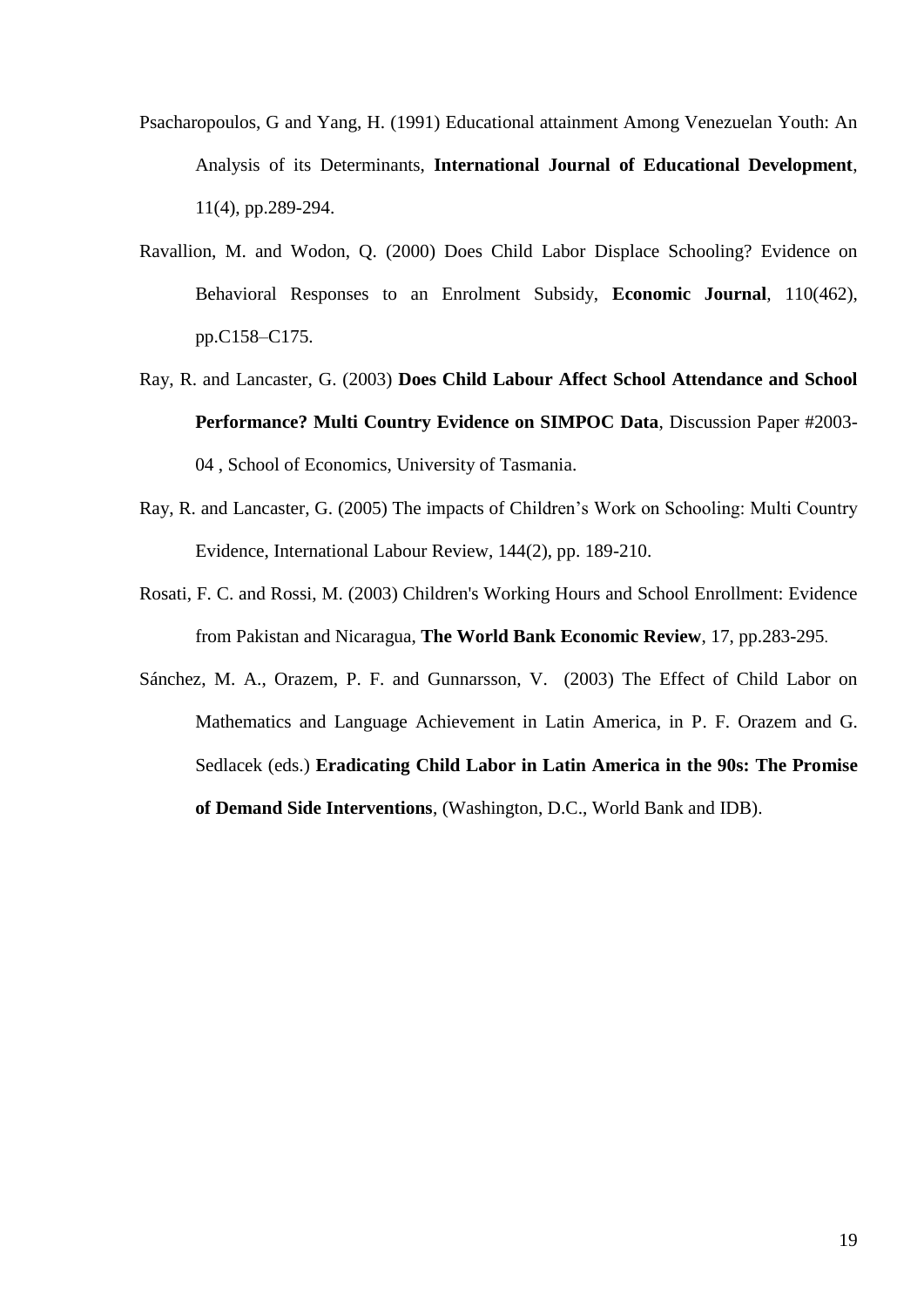Table1: Variable Names and Definitions, Summary Statistics<sup>a</sup>.

| <b>Variables Name</b>                | <b>Definition</b>                                           | <b>Mean</b>   |
|--------------------------------------|-------------------------------------------------------------|---------------|
| <b>Child Characteristics</b>         |                                                             |               |
| <b>ATSCHOOL</b>                      | 1 if attending school, 0 otherwise                          | 0.79          |
|                                      | 1 if a child has below normal progress [i.e. if             |               |
| <b>SAGED</b>                         | $SAGE < 100$ , see equation (1)], 0 otherwise               | 0.62          |
| Female                               | Gender of child (1 if female, 0 otherwise)                  | 0.39          |
| Son/daughter                         | 1 if son/daughter of the head, 0 otherwise                  | 0.88          |
| Age                                  | Age of child                                                | 11.15(3.46)   |
| Age squared                          | Age of child, squared                                       | 136.39(77.18) |
| Working                              | 1 if the child works, 0 otherwise                           | 0.13          |
| Housework                            | 1 if the child primary activity is housework, 0 otherwise   | 0.04          |
|                                      | 1 if the child primary activity is agricultural work, 0     |               |
| Agricultural work                    | otherwise                                                   | 0.04          |
|                                      | 1 if the child primary activity is non-agricultural work, 0 |               |
| Non-Agricultural work                | otherwise                                                   | 0.04          |
| <b>Household Characteristics</b>     |                                                             |               |
| Children $(5-17)$                    | Number of children 5–17                                     | 2.82(1.26)    |
| Children $(0-4)$                     | Number of children 0-4                                      | .51(.71)      |
| Total member                         | Number of people in the household                           | 6.51(2.77)    |
| Household expenditure                | Log of per capita household expenditure                     | 2.95(.35)     |
| <b>Parents Characteristics</b>       |                                                             |               |
| Father's age                         | Age of father, in years                                     | 46.72(10.43)  |
| Father's education (ref: illiterate) | 1 if father is illiterate, 0 otherwise                      | 0.26          |
| Can sign only                        | 1 if father can sign only, 0 otherwise                      | 0.27          |
| Can read only                        | 1 if father can read only, 0 otherwise                      | 0.03          |
| Can read and write                   | 1 if father can read and write, 0 otherwise                 | 0.44          |
| Father's occupation (ref: farming)   | 1 if father's occupation is agriculture, 0 otherwise        | 0.46          |
| Service                              | 1 if father's occupation is service, 0 otherwise            | 0.12          |
| Trade                                | 1 if father's occupation is business, 0 otherwise           | 0.16          |
| Day/wage laborer                     | 1 if father is day labor and wage labor, 0 otherwise        | 0.21          |
|                                      | 1 if father is engaged in other occupation than the         |               |
| Other occupation                     | occupation stated above, 0 otherwise                        | 0.04          |
| Mother's age                         | Age of mother, in years                                     | 37.92(9.02)   |
| Mother's education (ref: Illiterate) | 1 if mother is illiterate, 0 otherwise                      | 0.35          |
| Can sign only                        | 1 if mother can sign only, 0 otherwise                      | 0.37          |
| Can read only                        | 1 if mother can read only, 0 otherwise                      | 0.04          |
| Can read and write                   | 1 if mother can read and write, 0 otherwise                 | 0.22          |
| Mother's occupation                  | 1 if mother does housework, 0 otherwise                     | 0.94          |
| <b>Cost of Schooling</b>             |                                                             |               |
| Primary school (grade 1-5)           | lif there is a primary school in the village                | 0.65          |
| Secondary girls School (Grade 6-10)  | lif there is a girls secondary school in the village        | 0.04          |
| Secondary boys and girls School      | lif there is a boys and girls secondary school in the       |               |
| $(Grade 6-10)$                       | village                                                     | 0.12          |
| <b>Region Dummies (ref: Saturia)</b> | 1 if household resides in Saturia, 0 otherwise              | 0.33          |
| Mymensingh                           | 1 if household resides in Mymensingh, 0 otherwise           | 0.32          |
| Jessore                              | 1 if household resides in Jessore, 0 otherwise              | 0.34          |

a. Main entries are arithmetic means. For continuous variables only, standard deviations are shown in parentheses.

b. Decimal is a land area term used in Bangladesh and India. It is equal to  $1/100<sup>th</sup>$  of an acre.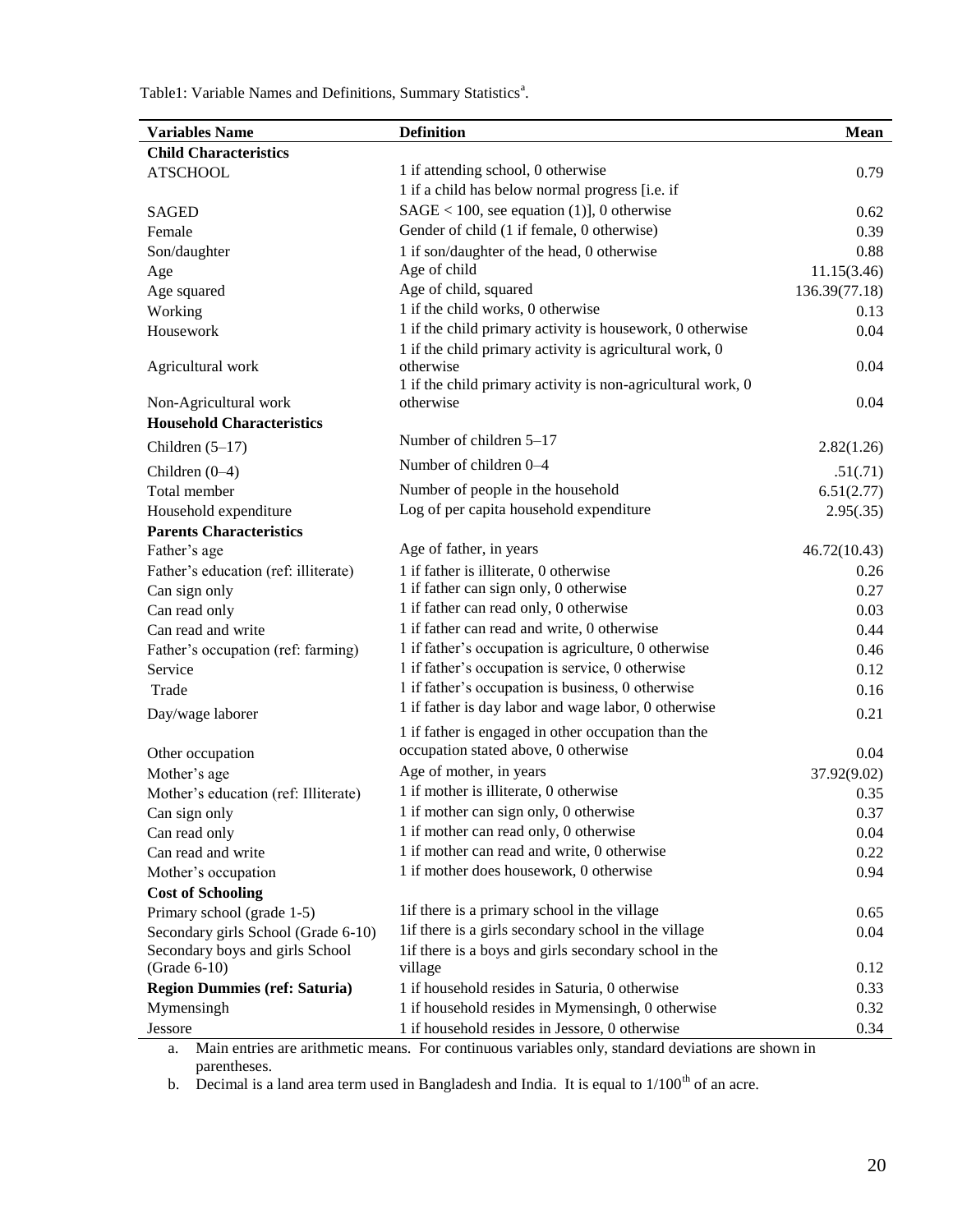Table 2: Logit Estimates of School Attendance.

|                                      | All          | <b>Boys</b> |              |          |              |          |
|--------------------------------------|--------------|-------------|--------------|----------|--------------|----------|
|                                      |              | marginal    |              | marginal |              | marginal |
| <b>Variable</b>                      | Coefficient  | effects     | coefficient  | effects  | coefficient  | effects  |
| Constant                             | $-13.873***$ |             | $-13.055***$ |          | $-17.992***$ |          |
| <b>Child Characteristics</b>         |              |             |              |          |              |          |
| Female                               | 0.386        | 0.285       |              |          |              |          |
| Son/daughter                         | $0.881**$    | 0.089       | 1.071**      | 0.152    | $1.140*$     | 0.012    |
| Age                                  | 2.096***     | 0.159       | 2.035***     | 0.212    | 2.727***     | 0.017    |
| Age <sup>2</sup>                     | $-0.086***$  | $-0.007$    | $-0.086***$  | $-0.009$ | $-0.110***$  | $-0.001$ |
| Working                              | $-5.684***$  | $-0.885$    | $-5.548***$  | $-0.882$ | $-6.860***$  | $-0.748$ |
| <b>Household Characteristics</b>     |              |             |              |          |              |          |
| Children $(5-17)$                    | $-0.204$     | $-0.015$    | 0.004        | 0.000    | $-0.612**$   | $-0.004$ |
| Children (0-4)                       | 0.212        | 0.016       | 0.366        | 0.038    | $-0.220$     | $-0.001$ |
| Total member                         | 0.074        | 0.006       | 0.054        | 0.006    | 0.159        | 0.001    |
| Household expenditure                | $0.820**$    | 0.062       | 0.628        | 0.066    | 1.238*       | 0.008    |
| <b>Parents Characteristics</b>       |              |             |              |          |              |          |
| Father's age                         | 0.009        | 0.001       | 0.015        | 0.002    | $-0.016$     | 0.000    |
| Father Education (ref: Illiterate)   |              |             |              |          |              |          |
| Can sign only                        | $0.579**$    | 0.040       | 0.419        | 0.041    | $1.029*$     | 0.005    |
| Can read only                        | 0.647        | 0.038       | 0.158        | 0.016    | 1.209        | 0.005    |
| Can read and write                   | $0.796**$    | 0.059       | 0.553        | 0.056    | $1.271**$    | 0.008    |
| Father's Occupation (ref: Farming)   |              |             |              |          |              |          |
| Service                              | $-0.415$     | $-0.036$    | $-0.450$     | $-0.054$ | $-0.897$     | $-0.008$ |
| Trade                                | $-0.640**$   | $-0.058$    | $-0.728*$    | $-0.091$ | $-0.630$     | $-0.005$ |
| Day/wage laborer                     | $-0.541*$    | $-0.047$    | $-0.582$     | $-0.070$ | $-0.746$     | $-0.006$ |
| Other occupation                     | $-0.104$     | $-0.008$    | 0.005        | 0.001    | $-0.483$     | $-0.391$ |
| Mother's age                         | 0.017        | 0.001       | 0.013        | 0.001    | 0.034        | $-0.001$ |
| Mother's Education (ref: Illiterate) |              |             |              |          |              |          |
| Can sign only                        | $-0.168$     | $-0.013$    | $-0.244$     | $-0.026$ | $-0.093$     | $-0.001$ |
| Can read only                        | $-0.127$     | $-0.010$    | $-0.111$     | $-0.012$ | $-0.379$     | $-0.003$ |
| Can read and write                   | 0.622        | 0.041       | $0.828*$     | 0.073    | 0.185        | 0.001    |
| Mother's housework                   | $-0.028$     | $-0.002$    | 0.030        | 0.003    | 0.072        | 0.000    |
| <b>Cost of Schooling</b>             |              |             |              |          |              |          |
| Primary school                       | 0.287        | 0.023       | $-0.150$     | $-0.015$ | $0.981**$    | 0.008    |
| Secondary girls' school              | 0.635        | 0.038       | 0.363        | 0.033    | 27.771       | 0.029    |
| Secondary boys' and                  |              |             |              |          |              |          |
| girls' school                        | 0.232        | 0.016       | 0.609        | 0.054    | $-0.624$     | $-0.005$ |
| <b>Region Dummies (ref: Saturia)</b> |              |             |              |          |              |          |
| Mymensingh                           | $0.702**$    | 0.049       | 0.345        | 0.034    | $1.531**$    | 0.009    |
| Jessore                              | $0.804***$   | 0.056       | 0.272        | 0.027    | 2.002***     | 0.013    |
| Number of observations               | 1441         |             | 875          |          | 566          |          |
| Chi squared                          | 831.827      |             | 527.614      |          | 323.505      |          |
| Pseudo R2                            | 0.563        |             | 0.552        |          | 0.632        |          |
| Log likelihood function              | $-322.559$   |             | $-213.726$   |          | $-94.334$    |          |

Dependent variable is ATSCHOOL. \*\*\* indicates coefficients are significant at 1% level, \*\* indicates coefficients are significant at 5% level, and \* indicates coefficients are significant at 10% level.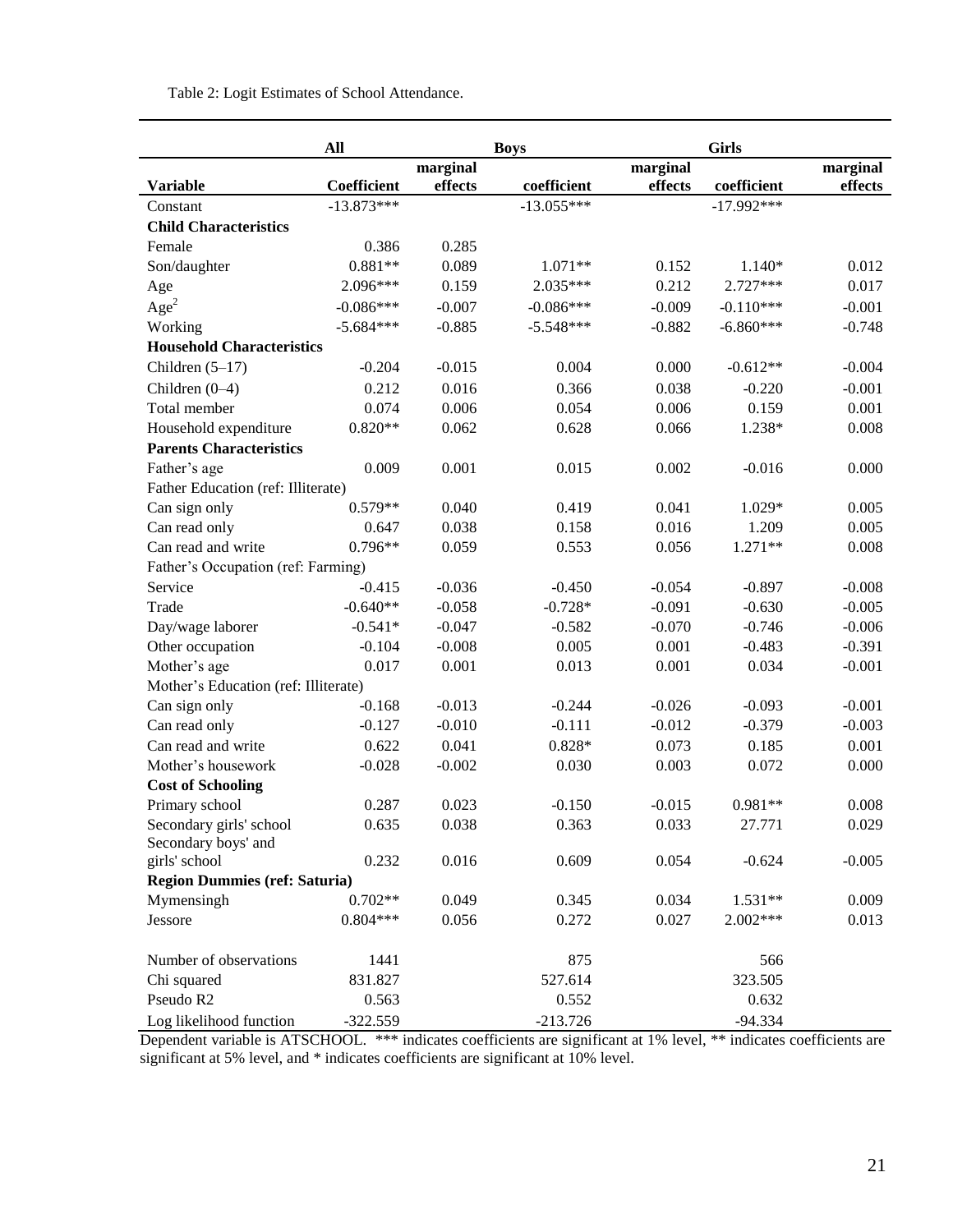|                                                    |             | <b>Children Aged 5-11</b> | Children Aged 12-17 |                         |  |
|----------------------------------------------------|-------------|---------------------------|---------------------|-------------------------|--|
|                                                    | Coefficient | <b>Marginal Effects</b>   | Coefficient         | <b>Marginal Effects</b> |  |
| Constant                                           | $-11.888$   | $-0.683$                  | $-19.681$           | $-1.510$                |  |
| <b>Child Characteristics</b>                       |             |                           |                     |                         |  |
| Female                                             | 0.151       | 0.009                     | $1.526***$          | 0.105                   |  |
| Son/daughter                                       | 0.748       | 0.055                     | $1.857**$           | 0.254                   |  |
| Age                                                | $1.440**$   | 0.083                     | 3.113               | 0.239                   |  |
| Age <sup>2</sup>                                   | $-0.041$    | $-0.002$                  | $-0.119$            | $-0.009$                |  |
| Working                                            | $-4.278***$ | $-0.758$                  | $-6.372***$         | $-0.891$                |  |
| <b>Household Characteristics</b>                   |             |                           |                     |                         |  |
| Children $(5-17)$                                  | $-0.283*$   | $-0.016$                  | $-0.165$            | $-0.013$                |  |
| Children (0-4)                                     | 0.357       | 0.021                     | $-0.021$            | $-0.002$                |  |
| Total member                                       | 0.008       | 0.000                     | $0.214*$            | 0.016                   |  |
| Household expenditure                              | $0.848**$   | 0.049                     | 0.668               | 0.051                   |  |
| <b>Parents Characteristics</b>                     |             |                           |                     |                         |  |
| Father's age<br>Father Education (ref: Illiterate) | 0.003       | 0.000                     | 0.006               | 0.000                   |  |
| Can sign only                                      | 0.655       | 0.034                     | 0.553               | 0.038                   |  |
| Can read only                                      | 0.722       | 0.031                     | $-0.559$            | $-0.054$                |  |
| Can read and write                                 | $1.074***$  | 0.059                     | 0.369               | 0.028                   |  |
| Father's Occupation (ref: Farming)                 |             |                           |                     |                         |  |
| Service                                            | $-0.778$    | $-0.059$                  | 0.619               | 0.040                   |  |
| Trade                                              | $-0.848**$  | $-0.063$                  | $-0.005$            | 0.000                   |  |
| Day/wage laborer                                   | $-0.680*$   | $-0.046$                  | $-0.818$            | $-0.079$                |  |
| Other occupation                                   | $-0.670$    | $-0.050$                  | 0.991               | 0.052                   |  |
| Mother's age                                       | 0.047       | 0.003                     | $-0.042$            | $-0.003$                |  |
| Mother's Education (ref: Illiterate)               |             |                           |                     |                         |  |
| Can sign only                                      | 0.126       | 0.007                     | $-0.882$            | $-0.077$                |  |
| Can read only                                      | $-0.091$    | $-0.005$                  | $-0.489$            | $-0.045$                |  |
| Can read and write                                 | 0.859*      | 0.041                     | $-0.228$            | $-0.018$                |  |
| Mother's housework                                 | $-0.375$    | $-0.019$                  | 0.368               | 0.032                   |  |
| <b>Cost of Schooling</b>                           |             |                           |                     |                         |  |
| Primary school                                     | $0.596*$    | 0.037                     | $-0.392$            | $-0.029$                |  |
| Secondary girls' school                            | 1.097       | 0.042                     | $-0.232$            | $-0.019$                |  |
| Secondary boys' and girls' school                  | $-0.173$    | $-0.011$                  | 1.417               | 0.072                   |  |
| <b>Region Dummies (ref: Saturia)</b>               |             |                           |                     |                         |  |
| Mymensingh                                         | 0.925       | 0.047                     | $-0.045$            | $-0.003$                |  |
| Jessore                                            | 1.088***    | 0.056                     | 0.317               | 0.023                   |  |
| Number of observations                             | 747         |                           | 694                 |                         |  |
| Chi squared                                        | 237.314     |                           | 608.327             |                         |  |
| Pseudo R2                                          | 0.362       |                           | 0.762               |                         |  |
| Log likelihood function                            | $-208.912$  |                           | $-95.16$            |                         |  |

Table 3: Logit Estimates of School Attendance for Children Aged 5–11 and Children Aged 12–17.

Dependent variable is ATSCHOOL. \*\*\* indicates coefficients are significant at 1% level, \*\* indicates coefficients are significant at 5% level, and \*indicates coefficients are significant at 10% level.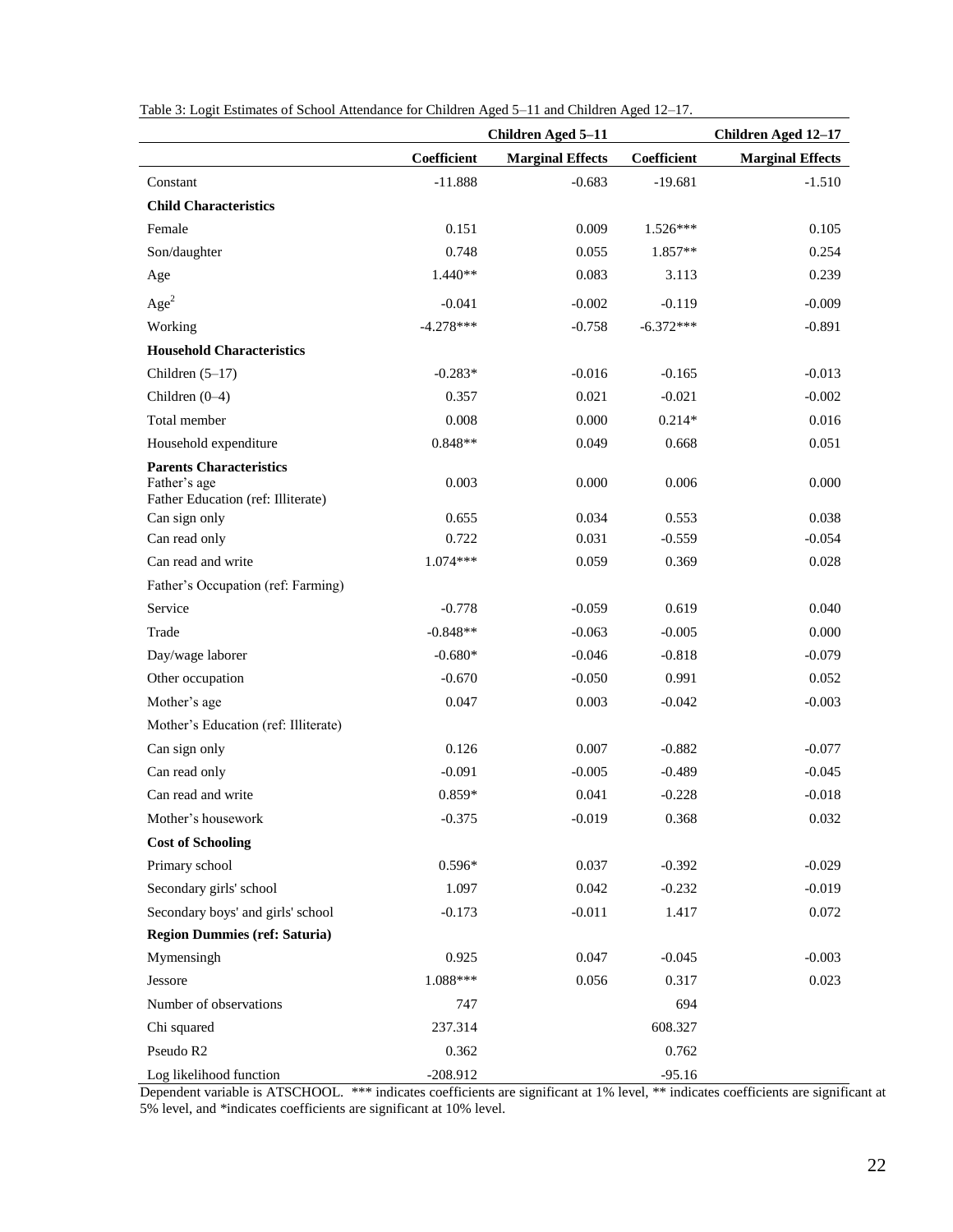Table 4: Logit Estimates of Schooling-for-Age.

|                                      | All         | <b>Boys</b>     |                    |                 | <b>Girls</b> |                 |  |
|--------------------------------------|-------------|-----------------|--------------------|-----------------|--------------|-----------------|--|
|                                      |             | <b>Marginal</b> |                    | <b>Marginal</b> |              | <b>Marginal</b> |  |
|                                      | Coefficient | <b>Effects</b>  | <b>Coefficient</b> | <b>Effects</b>  | Coefficient  | <b>Effects</b>  |  |
| Constant                             | 0.064       |                 | $-1.535$           |                 | 2.865        |                 |  |
| <b>Child Characteristics</b>         |             |                 |                    |                 |              |                 |  |
| Female                               | $-0.001$    | 0.000           |                    |                 |              |                 |  |
| Son/daughter                         | $-0.547**$  | $-0.101$        | $-0.676*$          | $-0.113$        | $-0.302$     | $-0.062$        |  |
| Age                                  | $0.887***$  | 0.181           | $1.047***$         | 0.202           | 0.582        | 0.125           |  |
| Age <sup>2</sup>                     | $-0.026***$ | $-0.005$        | $-0.032***$        | $-0.006$        | $-0.012$     | $-0.003$        |  |
| Working                              | 1.918***    | 0.276           | 1.738***           | 0.246           | $2.545***$   | 0.336           |  |
| <b>Household Characteristics</b>     |             |                 |                    |                 |              |                 |  |
| Children $(5-17)$                    | $0.194**$   | 0.040           | 0.155              | 0.030           | $0.230*$     | 0.050           |  |
| Children $(0-4)$                     | 0.094       | 0.019           | 0.133              | 0.026           | 0.025        | 0.005           |  |
| Total member                         | $-0.083*$   | $-0.017$        | $-0.07$            | $-0.014$        | $-0.09$      | $-0.019$        |  |
| Household expenditure                | $-1.056***$ | $-0.216$        | $-0.843***$        | $-0.163$        | $-1.361***$  | $-0.293$        |  |
| <b>Parents Characteristics</b>       |             |                 |                    |                 |              |                 |  |
| Father's age                         | $-0.019$    | $-0.004$        | $-0.012$           | $-0.002$        | $-0.025$     | $-0.005$        |  |
| Father Education (ref: Illiterate)   |             |                 |                    |                 |              |                 |  |
| Can sign only                        | $-0.425**$  | $-0.090$        | $-0.587**$         | $-0.120$        | $-0.205$     | $-0.045$        |  |
| Can read only                        | $-0.234$    | $-0.050$        | 0.411              | 0.072           | $-1.221$     | $-0.293$        |  |
| Can read and write                   | $-0.519**$  | $-0.107$        | $-0.487*$          | $-0.096$        | $-0.697**$   | $-0.150$        |  |
| Father's Occupation (ref: Farming)   |             |                 |                    |                 |              |                 |  |
| Service                              | $-0.662***$ | $-0.147$        | $-0.864***$        | $-0.189$        | $-0.335$     | $-0.075$        |  |
| Trade                                | 0.32        | 0.062           | 0.253              | 0.047           | 0.407        | 0.083           |  |
| Day/wage laborer                     | 0.068       | 0.014           | 0.243              | 0.045           | $-0.157$     | $-0.034$        |  |
| Other occupation                     | $-0.299$    | $-0.064$        | $-0.869*$          | $-0.194$        | 1.46         | 0.222           |  |
| Mother's age                         | $-0.007$    | $-0.001$        | $-0.018$           | $-0.003$        | 0.004        | 0.001           |  |
| Mother's Education (ref: Illiterate) |             |                 |                    |                 |              |                 |  |
| Can sign only                        | $-0.006$    | $-0.001$        | 0.02               | 0.004           | $-0.008$     | $-0.002$        |  |
| Can read only                        | $-0.863**$  | $-0.199$        | $-0.819$           | $-0.183$        | $-0.965*$    | $-0.230$        |  |
| Can read and write                   | $-0.969***$ | $-0.215$        | $-1.128***$        | $-0.244$        | $-0.773**$   | $-0.176$        |  |
| Mother's housework                   | $-0.241$    | $-0.047$        | 0.059              | 0.012           | $-0.948*$    | $-0.168$        |  |
| <b>Cost of Schooling</b>             |             |                 |                    |                 |              |                 |  |
| Primary school                       | $0.311*$    | 0.065           | 0.285              | 0.056           | 0.318        | 0.070           |  |
| Secondary girls' school              | $-1.260***$ | $-0.297$        | $-0.850*$          | $-0.190$        | $-1.766***$  | $-0.415$        |  |
| secondary boys' and girls'           |             |                 |                    |                 |              |                 |  |
| school                               | $-0.793***$ | $-0.179$        | $-0.857***$        | $-0.187$        | $-0.803**$   | $-0.188$        |  |
| <b>Region Dummies (ref: Saturia)</b> |             |                 |                    |                 |              |                 |  |
| Mymensingh                           | $-0.245$    | $-0.051$        | $-0.308$           | $-0.061$        | $-0.136$     | $-0.029$        |  |
| Jessore                              | $-1.424***$ | $-0.308$        | $-1.282***$        | $-0.271$        | $-1.650***$  | $-0.359$        |  |
| Number of observations               | 1282        |                 | 784                |                 | 498          |                 |  |
| Chi squared                          | 430.400     |                 | 188.090            |                 | 262.890      |                 |  |
| Pseudo R2                            | 0.258       |                 | 0.283              |                 | 0.264        |                 |  |
| Log likelihood function              | $-618.058$  |                 | $-238.437$         |                 | $-367.351$   |                 |  |

Dependent variable is SAGED. \*\*\* indicates coefficients are significant at 1% level, \*\* indicates coefficients are significant at 5% level, and \*indicates coefficients are significant at 10% level.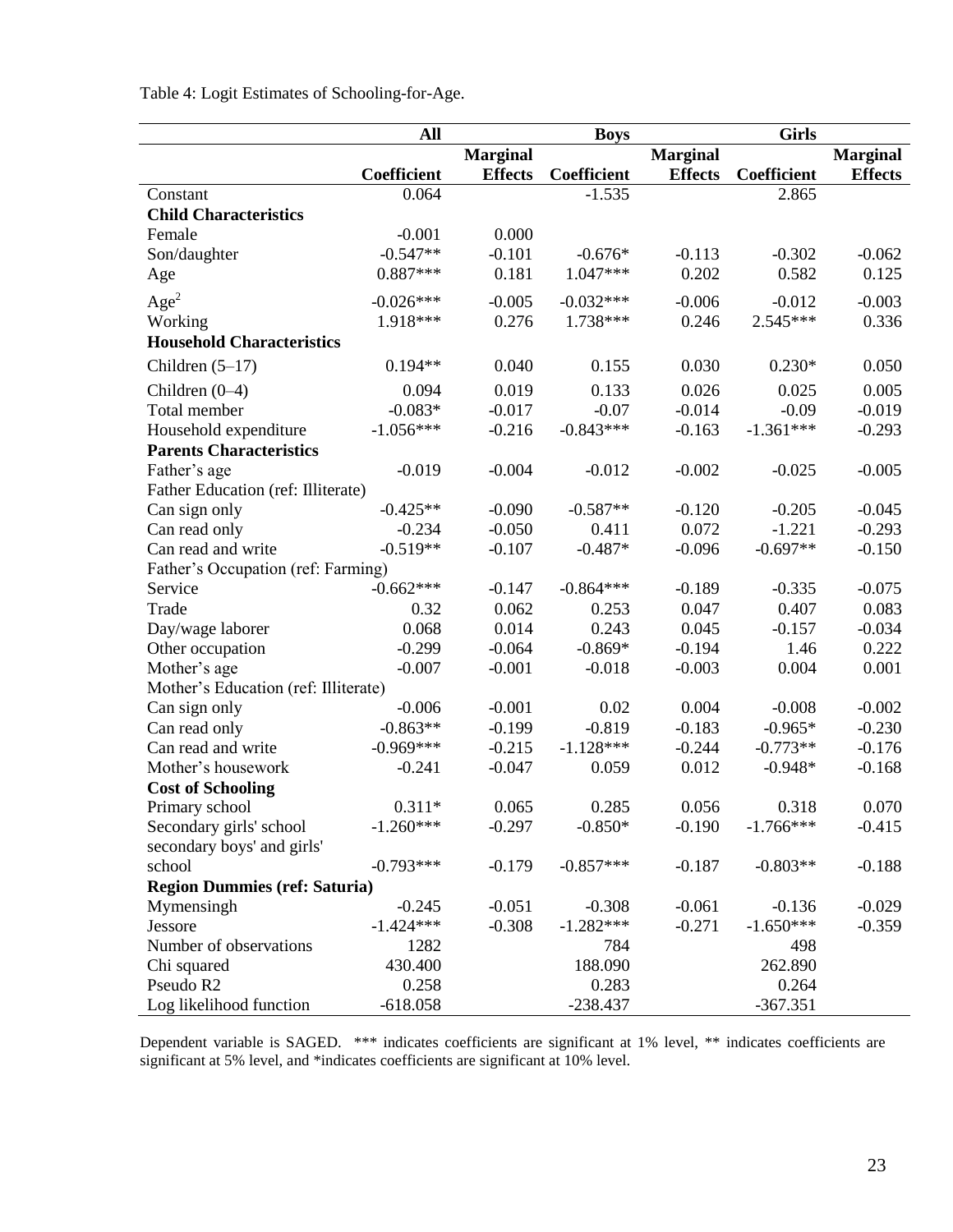|                                      | <b>Children Aged 7-11</b> |                | <b>Children Aged 12-17</b> |                 |  |
|--------------------------------------|---------------------------|----------------|----------------------------|-----------------|--|
|                                      | <b>Marginal</b>           |                |                            | <b>Marginal</b> |  |
|                                      | Coefficient               | <b>Effects</b> | <b>Coefficient</b>         | <b>Effects</b>  |  |
| Constant                             | $-7.551$                  |                | 22.833**                   |                 |  |
| <b>Child Characteristics</b>         |                           |                |                            |                 |  |
| Female                               | $-0.106$                  | $-0.026$       | 0.217                      | 0.027           |  |
| Son/daughter                         | $-1.089***$               | $-0.255$       | $-0.094$                   | $-0.012$        |  |
| Age                                  | 2.576**                   | 0.644          | $-2.276*$                  | $-0.288$        |  |
| Age <sup>2</sup>                     | $-0.115*$                 | $-0.029$       | $0.086*$                   | 0.011           |  |
| Working                              | 1.397                     | 0.304          | 2.058***                   | 0.194           |  |
| <b>Household Characteristics</b>     |                           |                |                            |                 |  |
| Children $(5-17)$                    | $0.338***$                | 0.084          | 0.038                      | 0.005           |  |
| Children $(0-4)$                     | 0.108                     | 0.027          | 0.065                      | 0.008           |  |
| Total member                         | $-0.158**$                | $-0.039$       | 0.009                      | 0.001           |  |
| Household expenditure                | $-0.578*$                 | $-0.145$       | $-1.618***$                | $-0.205$        |  |
| <b>Parents Characteristics</b>       |                           |                |                            |                 |  |
| Father's age                         | $-0.042*$                 | $-0.010$       | 0.002                      | 0.000           |  |
| Father Education (ref: Illiterate)   |                           |                |                            |                 |  |
| Can sign only                        | $-0.489*$                 | $-0.121$       | $-0.314$                   | $-0.042$        |  |
| Can read only                        | $-0.085$                  | $-0.021$       | $-0.614$                   | $-0.095$        |  |
| Can read and write                   | $-0.786***$               | $-0.194$       | $-0.163$                   | $-0.021$        |  |
| Father's Occupation (ref:            |                           |                |                            |                 |  |
| Farming)                             |                           |                |                            |                 |  |
| Service                              | $-0.521$                  | $-0.128$       | $-0.774**$                 | $-0.119$        |  |
| Trade                                | 0.272                     | 0.068          | 0.43                       | 0.049           |  |
| Day/wage laborer                     | 0.101                     | 0.025          | 0.13                       | 0.016           |  |
| Other occupation                     | $-0.459$                  | $-0.113$       | $-0.08$                    | $-0.010$        |  |
| Mother's age                         | 0.009                     | 0.002          | $-0.034$                   | $-0.004$        |  |
| Mother's Education (ref:             |                           |                |                            |                 |  |
| Illiterate)                          |                           |                |                            |                 |  |
| Can sign only                        | 0.088                     | 0.022          | $-0.265$                   | $-0.034$        |  |
| Can read only                        | $-1.006*$                 | $-0.235$       | $-0.927$                   | $-0.155$        |  |
| Can read and write                   | $-0.899***$               | $-0.218$       | $-1.106***$                | $-0.170$        |  |
| Mother's housework                   | $-0.781*$                 | $-0.187$       | 0.108                      | 0.014           |  |
| <b>Cost of Schooling</b>             |                           |                |                            |                 |  |
| Primary school                       | 0.282                     | 0.070          | 0.415                      | 0.055           |  |
| Secondary girls' school              | $-1.648***$               | $-0.348$       | $-1.120**$                 | $-0.195$        |  |
| secondary boys' and girls' school    | $-0.748**$                | $-0.182$       | $-0.943***$                | $-0.151$        |  |
| <b>Region Dummies (ref: Saturia)</b> |                           |                |                            |                 |  |
| Mymensingh                           | 0.074                     | 0.019          | $-0.584*$                  | $-0.079$        |  |
| Jessore                              | $-1.518***$               | $-0.358$       | $-1.477***$                | $-0.221$        |  |
| Number of observations               | 588                       |                | 694                        |                 |  |
| Chi squared                          | 178.32                    |                | 192.91                     |                 |  |
| Pseudo R2                            | 0.2188                    |                | 0.2542                     |                 |  |
| Log likelihood function              | $-318.3545$               |                | $-283.017$                 |                 |  |

Table 5: Logit Estimates of Schooling-for-Age for Children Aged 7–11and Children Aged 12–17.

Dependent variable is SAGED. \*\*\* indicates coefficients are significant at 1% level, \*\* indicates coefficients are significant at 5% level, and \*indicates coefficients are significant at 10% level.